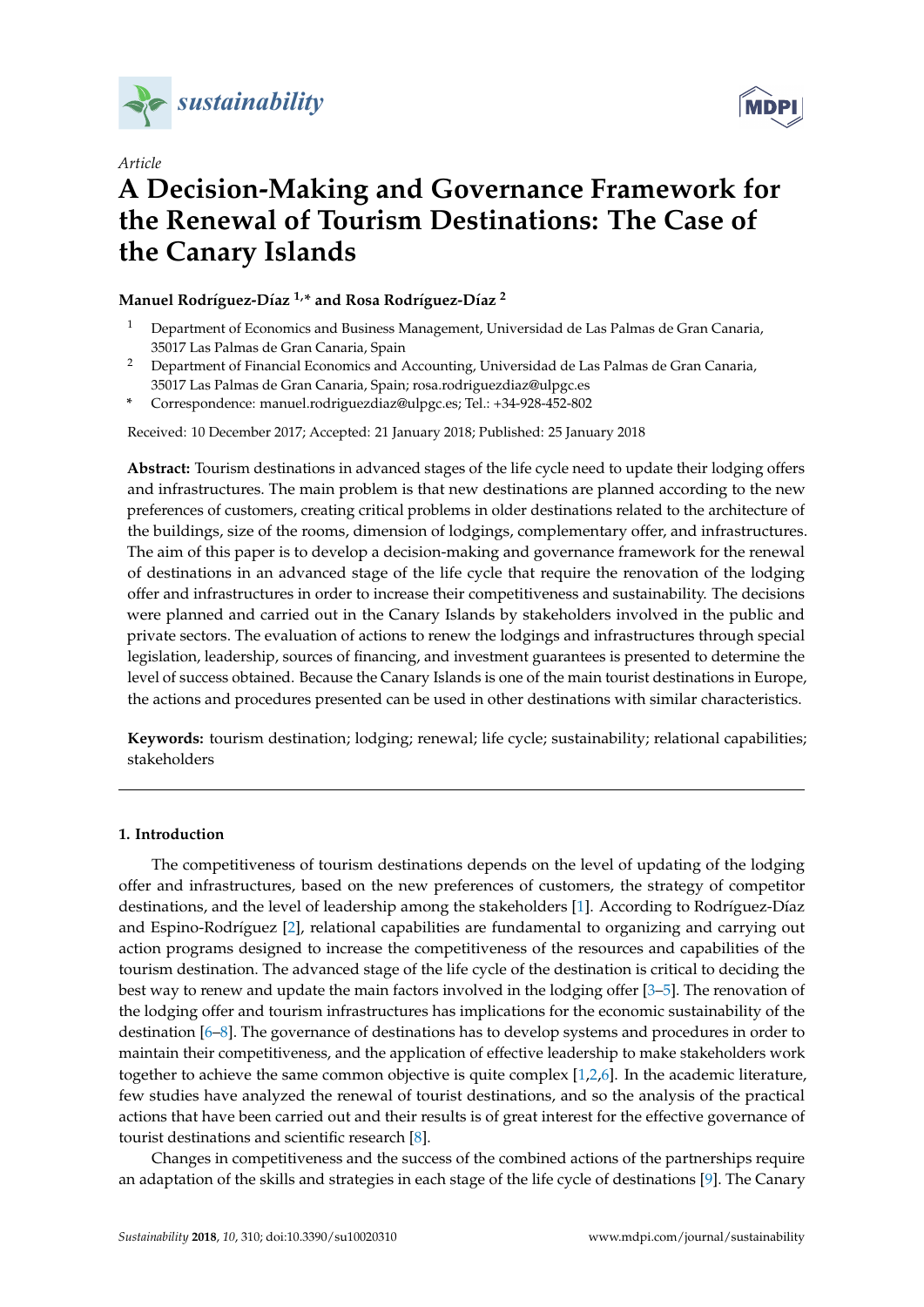Islands (Spain) tourist destination has been developing for more than 60 years (it currently receives 15 million tourists per year). The Canary Islands is an archipelago in the mid-Atlantic, composed of seven main islands. From the early 1960s to the first part of the 1980s, the tourism model applied was based on non-hotel accommodations. The first hotels basically had three stars and small rooms. Only a few lodgings had five stars. Customers demanded this type of lodging; however, since the end of the 1980s and 1990s, customers began to change their preferences, increasing their bookings in hotels. The main effects were that the first tourism zones (Playa del Inglés-Gran Canaria Island, Puerto de la Cruz-Tenerife Island, Puerto del Carmen-Lanzarote Island) had old buildings with an architecture oriented toward non-hotel lodgings with few hotels, complemented by services areas concentrated in shopping centers. Santos et al. [\[10\]](#page-15-7) established that 81% of the lodgings in the main consolidated tourist zones were built before 1995.

Rodríguez-Díaz and Espino-Rodríguez [\[2\]](#page-15-1) proposed a model to evaluate the strategy of a tourism destination, and they tested it on the Island of Gran Canaria (currently receives 4 million tourists per year). The results showed that the non-hotel (or extra-hotel) factor had a low internal strategy value and a low relational strategy value. The internal view is based on the resources and capabilities theory [\[11–](#page-15-8)[16\]](#page-15-9), and it determines the core competences of the destinations depending on their strengths and weaknesses. Moreover, the relational view deals with the relational capability [\[17](#page-15-10)[,18\]](#page-16-0), combinative capability [\[19\]](#page-16-1), absorptive capacity [\[20\]](#page-16-2), the integration of processes [\[21\]](#page-16-3) or resources and capabilities of destinations [\[2\]](#page-15-1), and the sustainability of destinations as integrative systems [\[22\]](#page-16-4).

Rodríguez-Díaz and Espino-Rodríguez [\[2\]](#page-15-1) proposed the rehabilitation of the non-hotel offer in the destination of Gran Canaria Island following strategic actions based on the internal and relational view, in order to obtain the destination's sustainability. From the internal view perspective, the main action to promote is the renovation of apartment complexes, adapting them to customers' new preferences. Furthermore, the relational view was analyzed on the basis of the integration and sustainability of this specific resource. Integration implies seeking synergies with other companies or with complementary offers, whereas sustainability is focused on the application of environmental management in lodgings. Finally, the stakeholders involved were the companies themselves, along with the different governments involved in renovation planning, and representatives of the financial industry, who would supply the economic resources needed to implement the renovation of the lodgings.

Another way to analyze the relevance of a resource or capability is through its relationship with the tourism destination's performance [\[23–](#page-16-5)[25\]](#page-16-6). Rodríguez-Díaz and Espino-Rodríguez [\[8\]](#page-15-5) carried out a study to determine the correlations between the sustainability factors, based on the resources and capabilities of the Gran Canaria Island destination and the performance of the destination and its customers. One of the factors obtained was the "extra-hotel offer", which maintains a positive and significant relationship with the destination's performance, but the relationship with the customer's performance was not significant. These results showed that the non-hotel offer is perceived by stakeholders as quite important for the competitiveness and sustainability of the destination, but the need to update this offer appeared to be less decisive for customers. In this context, Rodríguez-Díaz and Espino-Rodríguez [\[8\]](#page-15-5) (p. 12) concluded "that the renovation of the extra-hotel offer would provide a strategic advantage for the future sustainability of the destination. Furthermore, it is necessary for the renovation of this type of lodging to be linked to the image and emotional experience of the tourists, in order to maintain their level of loyalty to the destination".

Destinations can, therefore, follow the methodologies proposed by Rodríguez-Díaz and Espino-Rodríguez [\[2,](#page-15-1)[8\]](#page-15-5) to detect the need to renew the lodging offer and infrastructures and their impact on the destination's results. Thus, it is possible to analyze the case presented in this paper in order to determine the actions that best adapt to the conditions of each destination to be renewed. In this context, the relational capacity in a tourist destination is determined by the degree of integration and sustainability created among the different resources, capabilities and stakeholders involved. A relational capacity can be developed when two or more resources and capacities act in such a way that their mutual benefits are enhanced through their integration. For example, if the attraction of a destination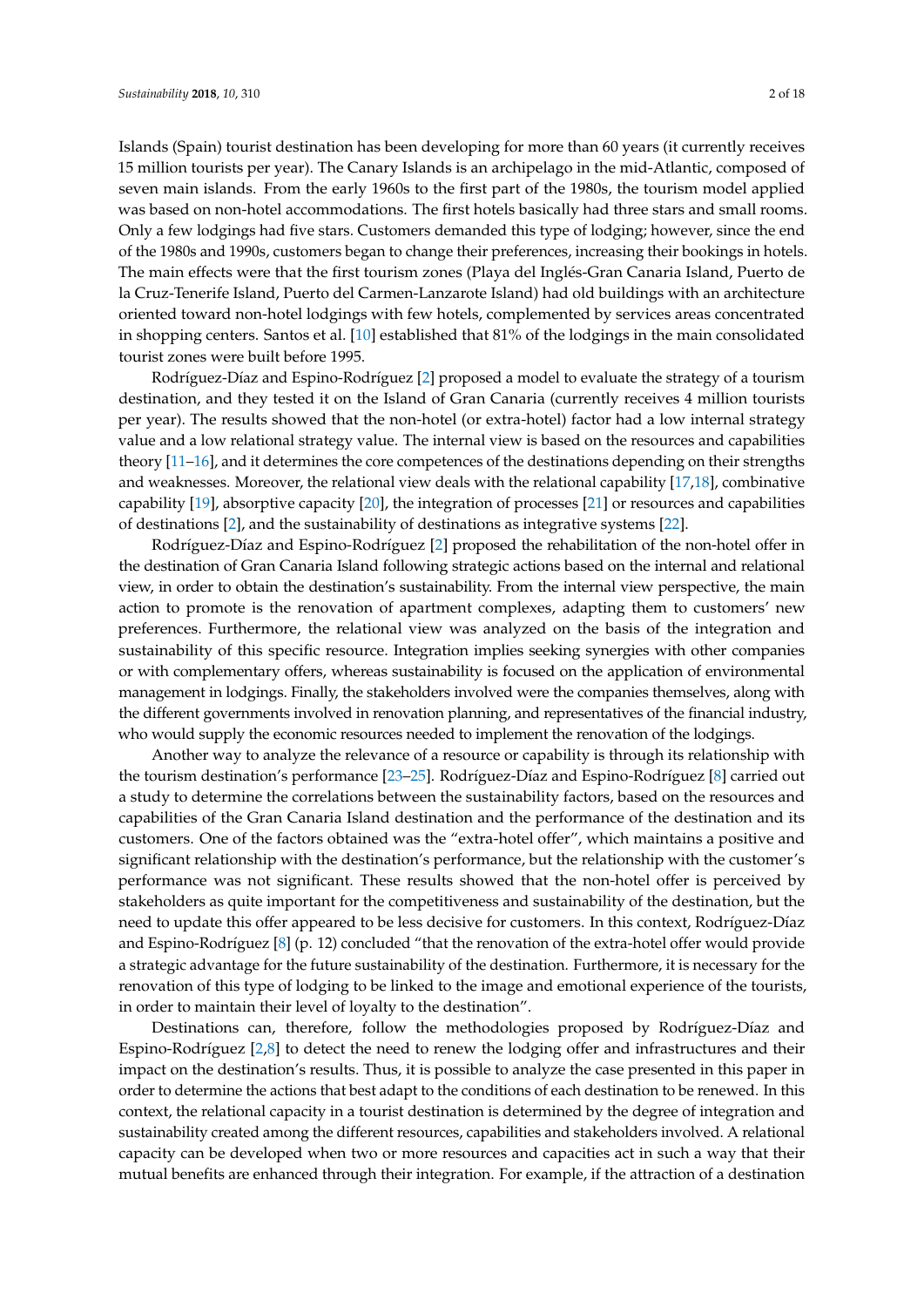consists of sun and beaches, synergies are achieved if the destination takes advantage of creating a flow of clients toward museums, leisure, or complementary activities. Another example can be found in the different public administrations when they work independently (low relational capacity) or together (high relational capacity). Moreover, sustainability itself has a far-reaching systemic view. Therefore, actions to integrate resources and capacities must be geared towards maintaining environmental, economic, and social sustainability. A high level of relational capacity would occur when integration produces high synergies between resources and capabilities in a sustainable way, i.e., over the long term. By contrast, when synergies are weak or may affect the future competitiveness of the destination due to a loss of environmental, economic, or social quality, relational capacities are not created, and there is a risk that the destination will eventually lose its attractiveness.

The renovation and adaptation of the tourism offer in order to meet the demand is a key to maintaining the competitiveness and sustainability of tourism destinations [\[6](#page-15-4)[,26](#page-16-7)[–34\]](#page-16-8). The objective of this paper is to develop a decision-making and governance framework for renewing the lodging offer and infrastructures of a tourism destination, based on the actions carried out in the destination of Canary Island. The study will demonstrate that the rehabilitation activities of non-hotel lodgings proposed by Rodríguez-Díaz and Espino-Rodríguez [\[2\]](#page-15-1), based on the internal and relational view, have been applied, showing that the development of relational capabilities among the stakeholders involved is the only way to obtain the objective of rehabilitating the offer. In the next section, a framework is developed for the renewal of the lodging offer and infrastructures of a tourism destination, and the main actions that must be carried out by the stakeholders are proposed. Then, the evaluation of the rehabilitation implemented by the Canary Government is presented. The study ends with the main conclusions obtained from the application of the measures in the destination analyzed.

#### **2. Renewal Framework**

The decision-making and governance framework to renew the lodging offer and infrastructures proposed in this study is based on experiences in the destination of the Canary Islands (see Figure [1\)](#page-3-0). It is a framework based on relational capabilities [\[2,](#page-15-1)[18](#page-16-0)[,19](#page-16-1)[,35\]](#page-16-9) because the actions to be performed must be coordinated and implemented by different stakeholders from the public and private sectors [\[1,](#page-15-0)[36–](#page-16-10)[39\]](#page-16-11). In this context, Rodríguez-Díaz and Espino-Rodríguez [\[18\]](#page-16-0) establish that the combined success of the destination and its individual companies depends on the effectiveness of the coordination and collaboration among the destination's individual resources and capabilities, as well as its leadership and governance, implemented through close relationships among the stakeholders involved [\[40–](#page-16-12)[43\]](#page-16-13).

The framework has three parts: stakeholders involved, area of actions, and objectives related to the demand in the tourism destination, measured in terms of type of segment and the amount of income to reach. The stakeholders are divided into two areas because the public sector has specific attributions to carry out actions that differ from those of the private sector. Figure [1](#page-3-0) shows that the public and private sectors share the leadership in destinations [\[6](#page-15-4)[,40](#page-16-12)[,43\]](#page-16-13). Haugland et al. [\[35\]](#page-16-9) (p. 269) consider that "the success of individual actors, as well as the success of the entire destination, is dependent on efficient coordination and integration of individual companies' resources, products and service". In this regard, Bornhorst et al. [\[39\]](#page-16-11) (p. 572) establish that "competitive advantage requires the ability to effectively manage all components of the tourism system to ensure success is achieved", and many destinations create a Destination Management Organization (DMO) to provide leadership in managing them. When destinations have not created a DMO, the leadership is normally carried out by the public sector in coordination with the principal stakeholders. This is the case of the Canary Islands, where leadership in managing the planning and actions is provided by the different public administrations directly involved (Canary Government, Island Government, and councils).

In this context, the study of the strategic evaluation of a tourism destination carried out by Rodríguez-Díaz and Espino-Rodríguez [\[2\]](#page-15-1) showed that the Public Administrations involved in the destination of the island of Gran Canaria have a low internal and relational view. The stakeholders reviewed consider that the different governments (state, Canary, island, council) did not develop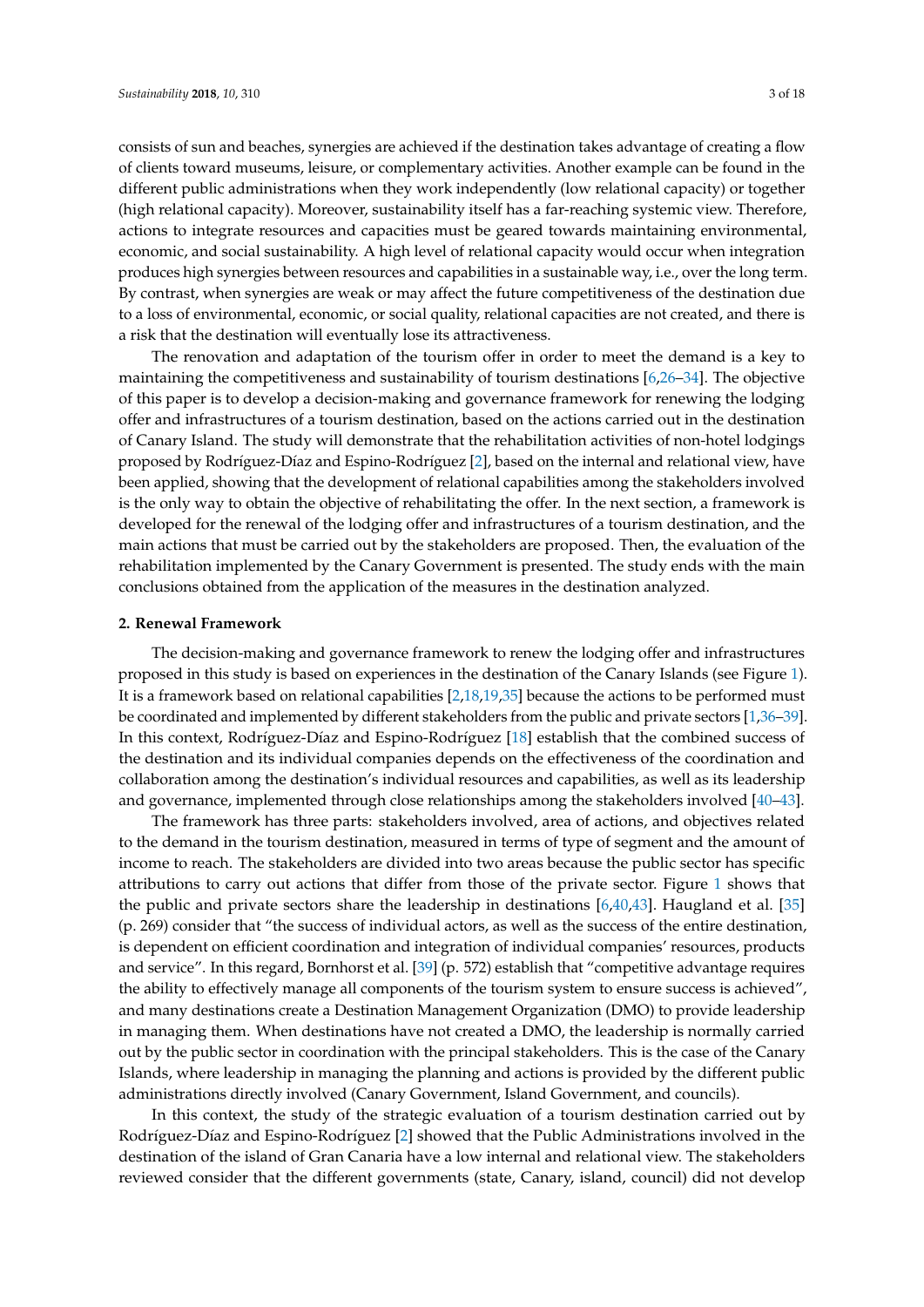<span id="page-3-0"></span>relational capabilities because there was no collaboration or coordination between them. At the same time, the low internal view is related to the leadership capacity in the destination through the governance of infrastructures, urban planning, and legislation about the tourism sector in order to improve the competitiveness of the destination. One of the main conclusions of this study was that neither the non-hotel offer nor the governance of the destination led by the Public Administration integrated the core competences of the Gran Canaria destination. pabilities because there was no conaboration or coordination between th competitiveness of the destination. One of the main conclusions of this stu integrated the core competences of the Gran Canaria destination.



**Figure 1.** Decision-making and governance framework for the renewal of tourism destinations. **Figure 1.** Decision-making and governance framework for the renewal of tourism destinations.

the destination, and legislation with special applications to urban planning in tourist areas [36]. Leadership is basically implemented through the governance of infrastructures, promotion of the destination, and legislation with special applications to urban planning in tourist areas [\[36\]](#page-16-10). Moreover, graphic administrations. can take action to support investment in private repeat the different public administrations can take action to support investment in private renovations with the different public sector  $\epsilon$ . special financial sources that can range from low interest rates to non-refundable grants. Another way to help companies is to offer complementary guarantees for bank loans. To the extent that many firms  $r_{\rm t}$  the rick of investing in lodging renovation, the public sector helps compani cannot accept the risk of investing in lodging renovation, the public sector helps companies to get the<br>.  $cecc.$ loans they need.

The private sector is composed of lodging companies as the central object of the destination's renovation. Banks supply financial resources to companies that need a loan guarantee. Tour operators years). These agreements are usually pledged by the banks to guarantee the payment of loans. Other have different roles in planning lodging renovations. On the one hand, they can give loans to lodging companies for the building or repairs required for the renovation of lodging complexes' On the other hand, tour eperators can participate directly or indirectly in the installations. On the other hand, tour operators can participate directly or indirectly in the financial guarantee of bank loans, by means of long-range commercial agreements with the tourism companies (five or ten years). These agreements are usually pledged by the banks to guarantee the payment for companies that can participate in todoing reposite are construction of loans. Other companies that can participate in lodging renewals are construction companies, complementary offers, or service companies that perform certain activities such as catering, wellness, sport, and so on. As Figure [1](#page-3-0) shows, the private sector also acts directly in the promotion and leadership of the destination [\[43,](#page-16-13)[44\]](#page-17-0).

The final objective of the renovation is to improve the destination's image [\[45\]](#page-17-1) by improving the image of its lodgings and infrastructures [\[2,](#page-15-1)[46–](#page-17-2)[49\]](#page-17-3). Image improvement is intended to increase the income from the demand in two aspects: first, by increasing the number of tourists in the destination; and second, by modifying the target toward market segments with greater purchasing power. The final result must be the increase in the destination's income. The private sector receives income from sales to customers, whereas the public sector earns income through taxes.

## *2.1. Public Sector*

Simancas [\[50\]](#page-17-4) establishes that the tourism sector is one of the private business fields where entrepreneurs are not only in favor of governmental interventionism, but they demand it. Thus, it is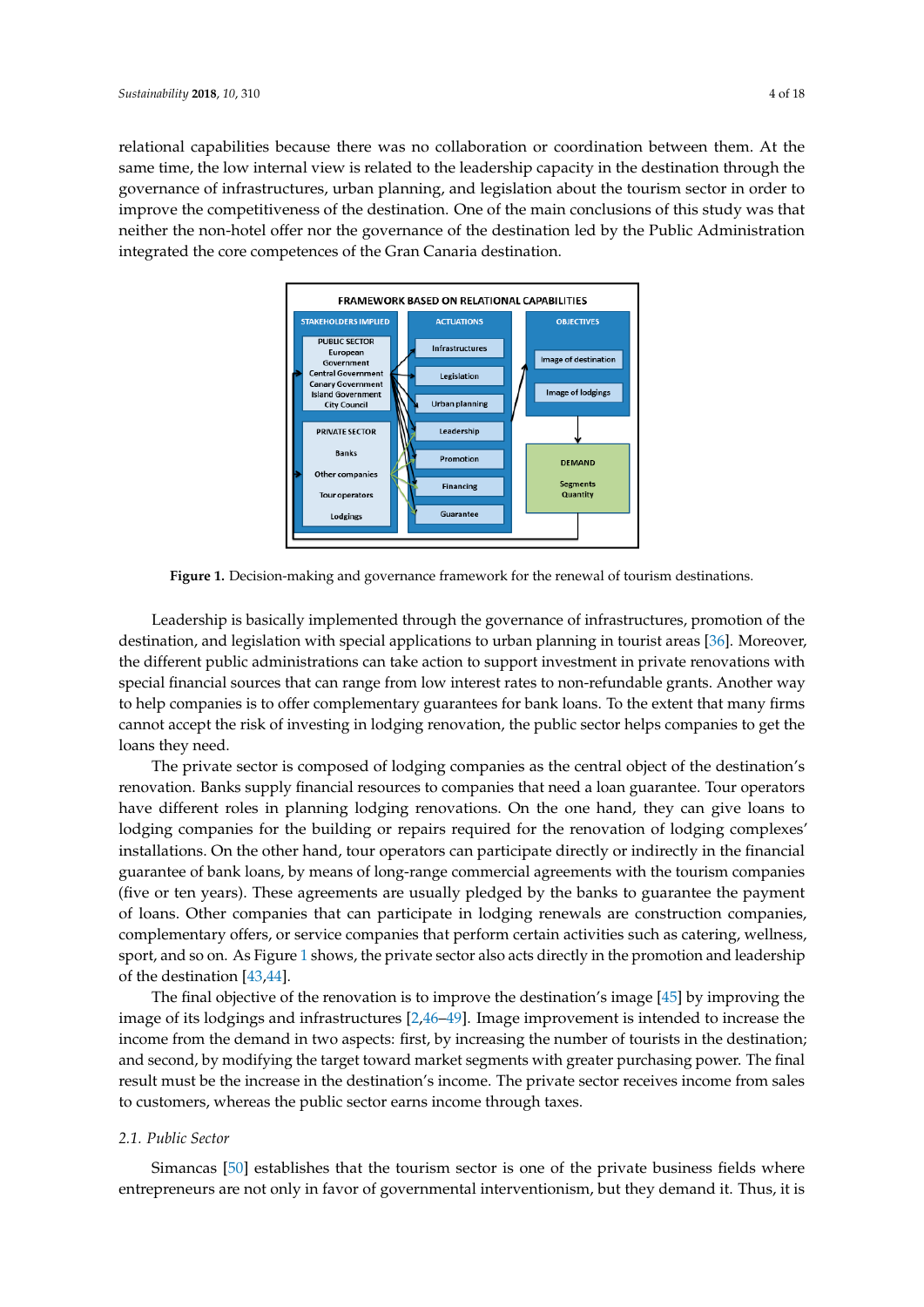common for public administrations to formulate a set of policies, plans, programs, and projects that focus on the rehabilitation, redefinition, restructuration, and in some cases, reinvention, of the tourism destination. The competencies of the public administration are usually implemented through legislation promoted by the public or private sectors. In the destination of the Canary Islands, the first legal norm established by the Canary Government was passed in 1995 (Ley 7/1995) [\[51\]](#page-17-5), marking its exclusive competence in the promotion and ordering of tourism in the Canary Islands, including the power to legislate in this area. It is important to highlight that the urban planning competencies in tourism zones are shared by the councils and governments of each of the seven islands. Table [1](#page-7-0) shows the relevant aspects addressed by the different laws passed on the Canary Islands, highlighting that this first norm (completed by Law 5/1999) [\[52\]](#page-17-6) had the main objectives of regulating the tourism activity, setting standards for lodging rehabilitation, defining the joint administration of complexes where the property is divided into multiple small owners in order to improve their competitiveness, and controlling overbooking.

Law 6/2001 [\[53\]](#page-17-7) marked a change in the orientation of the Canary Government because it led to the control and protection of the tourism activity. Due to the excessive increase in the number of tourist beds at that time, basically in new hotels inaugurated to satisfy the new needs of customers, and taking into account that the level of demand in the following years would not increase much, the Canary Government decided on the "suspension of management instruments of natural, territorial and urban resources, as well as their implementations" (article 2 of the cited law). It only allows rehabilitation projects and the building of new lodgings with specific high-quality characteristics. The opening statement of the law emphasizes the need to contain the increase in the lodging offer while a new law with new guidelines could be written.

A new law was passed in 2003 (Ley 19/2003) [\[54\]](#page-17-8) to achieve a model of sustainable development in the Canary Islands. This law defines the guidelines for tourism organization in order to induce changes in the production and management methods of the lodging offer. The main objectives were: (a) the rehabilitation of existing lodgings as a preferred alternative to their extensive increase; (b) the increase in the lodging offer would be related to improving the value of the destination and its image; and (c) planning would favor the diversification and differentiation of the tourism offer, as well as increasing the leisure offer. However, the rehabilitation of the oldest lodgings continued to be the main objective; in reality, the effect of this law was very limited. At that time, the sector was going through a period of economic stagnation in which the revenues of companies were reduced. The oldest lodgings needed financing resources that they could not obtain with the expectations and means available to them. In a practical sense, this law did not develop the relational capability between public administrations and the private sector. On the contrary, the purpose was to limit the competences of the islands' governments and councils in order to stop the building of new lodgings in the most competitive and highly demanded customer segments. With this constraint, competitiveness between Islands was controlled, avoiding a drop in prices.

The next law was passed in 2009 (Ley 6/2009) [\[55\]](#page-17-9) in the midst of the world economic crisis. The increase in unemployment and the decrease in the gross domestic product forced the Canary Government to rethink the planning of the tourism sector. The circumstances had changed, and the priority was to give a boost to the sector by simplifying administrative actions related to urban planning, removing unnecessary requirements stated in previous legislations, and acknowledging that the private sector would increase its involvement. The Canary Government had a dilemma. On the one hand, if lodging construction increased, the economy would improve, but tourism prices would drop, and companies would further reduce their revenues. On the other hand, a strategy focusing on lodging rehabilitation would affect both the building sector and the competitiveness of older lodgings. The latter was the option selected by the Canary Government, but the practical effects were only seen in the reduction of the administrative process followed in the lodging renewal. Although the Canary Government started to develop a primary level of relational capability with other administrations and the private sector, it continued to have a restrictive view of the problem and did not notice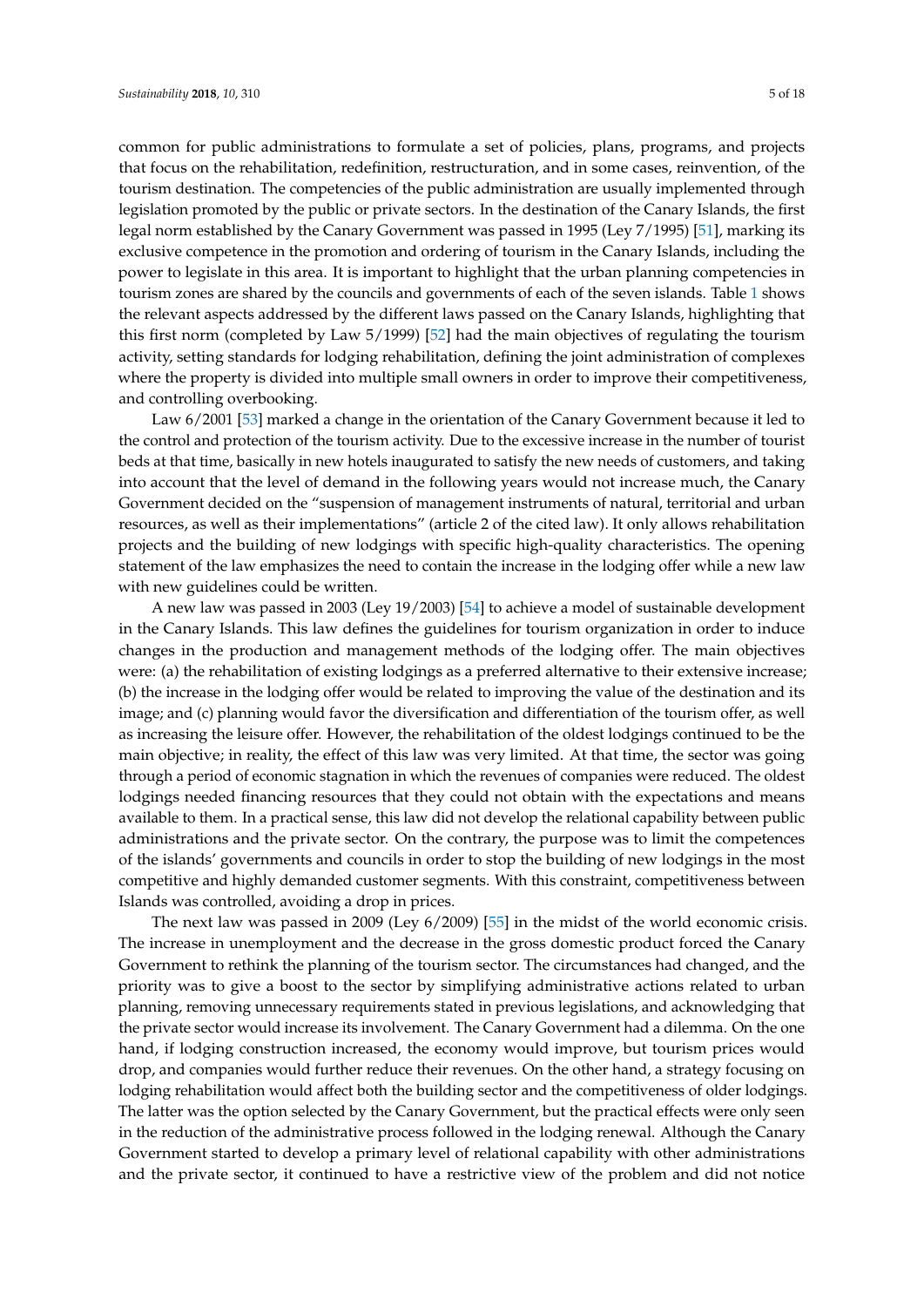that the actions would be more integrated if they included more economic activities. The practical result was very poor because the rehabilitation process was not adopted by many lodgings. Evidently, the rehabilitation problem was too complex to be resolved by a declaration of intent in a new law.

In 2012, a radical change occurred in the perspective on analyzing tourism destination renewal. The law passed (Ley 2/2012) [\[56\]](#page-17-10) explicitly recognizes the need to carry out an in-depth analysis with the broad participation of the sectors involved and society in general. The objective was to formulate an adequate approach to organizing the main economic activity of the Canary Islands. Later, the tourism renovation and modernization laws of the Canary Islands (Law 2/2013 and the complementary Law 9/2015) [\[57](#page-17-11)[,58\]](#page-17-12) were approved. The most significant measure taken was the strengthening of the urban planning agreement among the public administrations involved (Canary Government, Island Governments, and councils). The process involved the development of a consensual procedure for initiatives proposed by owners of lodgings, and this was the basis for the "Planes de Modernización, Mejora e Incremento de la Competitividad" (PMMs) (Modernization Plans). These plans promoted an agile process, instead of a lengthy planning process, inserting a new management tool in tourism urban planning. At the same time, the councils involved decided to reduce the capital gains taxes on rehabilitation projects. Furthermore, the councils decided to invest all the taxes obtained from renovation projects in improving tourism infrastructures, and this was complemented by public investments in the renewal of infrastructures in the tourism zones to be rehabilitated. Therefore, the actions promoted involved the development of a relational capability between the public administrations and the private sector because all the stakeholders cooperated in pursuing a common objective.

A second important measure was related to financing renewal projects. The Canary Government agreed to offer urban incentives for rehabilitation by increasing the ratios of occupancy and the buildability of the complexes to be renovated. The objective was to supply a new source of financing for rehabilitation by increasing the percentage of land occupancy allowed, in order to improve or diversify the services offered to customers. Likewise, the new orientation seeks to provide the possibility of increasing the number of rooms in order to obtain additional revenues to pay for investments in rehabilitation.

In this context, for the first time, the Canary Government began to understand that legislation must supply new financing methods to carry out a true renewal of the destination. However, the Canary Government went further because it noticed that the investments needed public and private financing sources. Two main actions were performed by the public administrations. The first was to encourage public subsidies through a joint mechanism between the European and Spanish governments, applied by the Canary government. This subsidy is integrated in the Canary Island program of Regional Incentives, and the funds come from Europe, with the project providing a real improvement in the category and quality of service delivery to customers. Small and medium-size companies can achieve a subsidy of up to 55% of the total investment applied to the renovation of complexes.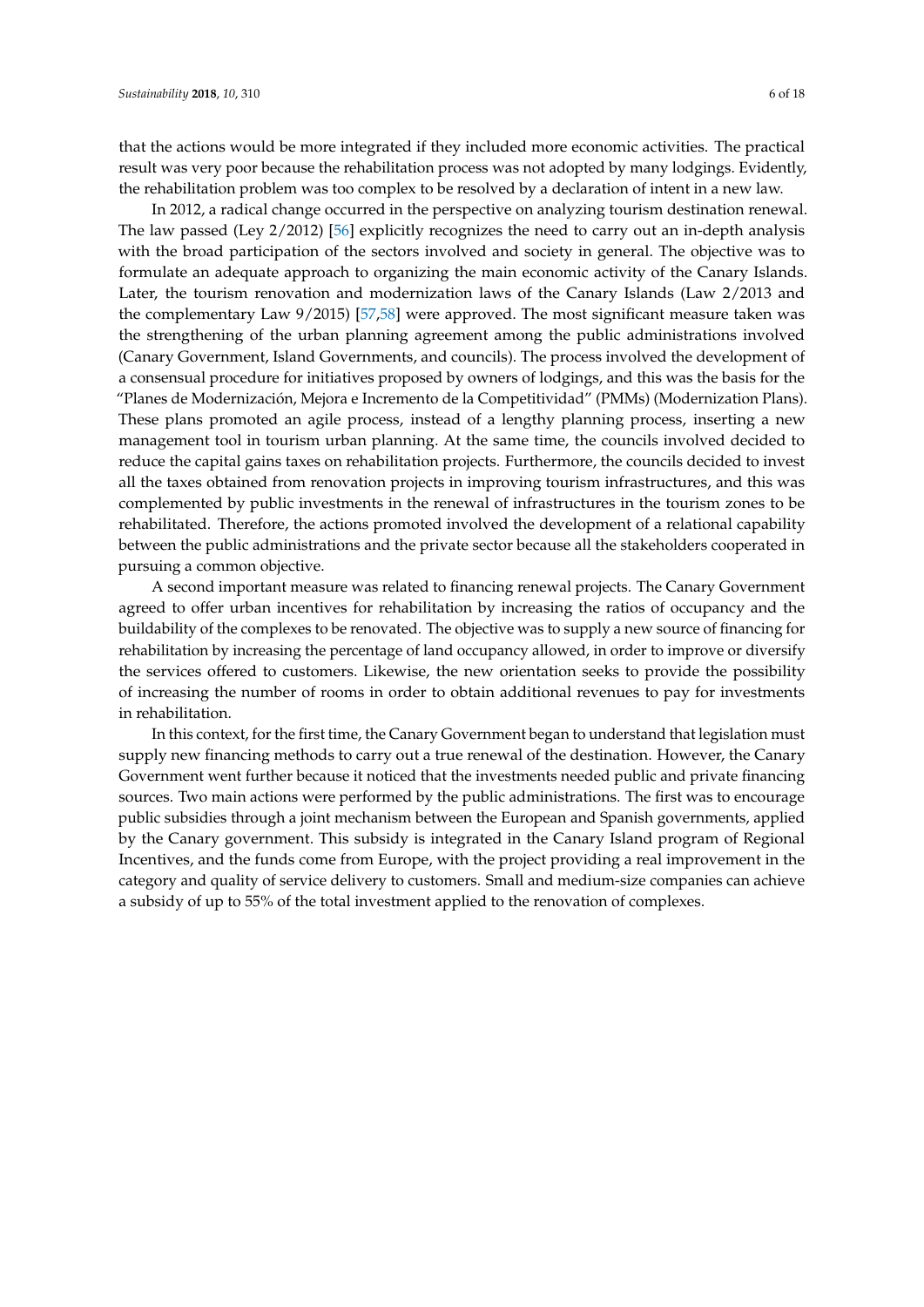| Laws                                                                                                                                           | <b>Relevant Aspects</b>                                                                                                                                                                                                                                                                                                                                                                                                                                                                                                                                                                                                                                                                                                                                                                                                                                                                                                                                                                                                                                                                              |
|------------------------------------------------------------------------------------------------------------------------------------------------|------------------------------------------------------------------------------------------------------------------------------------------------------------------------------------------------------------------------------------------------------------------------------------------------------------------------------------------------------------------------------------------------------------------------------------------------------------------------------------------------------------------------------------------------------------------------------------------------------------------------------------------------------------------------------------------------------------------------------------------------------------------------------------------------------------------------------------------------------------------------------------------------------------------------------------------------------------------------------------------------------------------------------------------------------------------------------------------------------|
| Law 7/1995, Tourism Organization Law in the Canary<br>Islands $[51]$                                                                           | First general regulation of the sector.<br>➤<br>Proposes the management and promotion of the tourism sector as a strategy for the Canary Islands' economy.<br>➤<br>Considers the Canary Islands as a unique tourism destination.<br>➤<br>Regulates the tourism offer and establishes the standard for carrying out the rehabilitations.<br>➤<br>Performs the control of overbooking in lodgings.<br>➤<br>States the conservation needs for the quality of lodgings through maintenance programs in order to retain the tourism category.<br>➤<br>Defends the management unity principle of lodgings.<br>➤                                                                                                                                                                                                                                                                                                                                                                                                                                                                                            |
| Law 5/1999, which modifies the Tourism Organization<br>Law in the Canary Islands [52]                                                          | Modifies the way the owners and the Company have to formalize their agreement.<br>➤<br>Continues to insist on the quality of buildings and service, establishing control mechanisms.<br>➤                                                                                                                                                                                                                                                                                                                                                                                                                                                                                                                                                                                                                                                                                                                                                                                                                                                                                                            |
| Law 6/2001, of Urgent Measures in matters of Territorial<br>Organization and of Tourism in the Canary Islands [53]                             | Its objective is to regulate the regime of the planning and the use of the ground.<br>➤<br>It favors the containment of the growth of the tourist accommodation offer, enhancing those actions focused on the<br>➤<br>rehabilitation or replacement of an obsolete lodging offer, without increasing its capacity.<br>Opts to reduce the lodging offer by encouraging its conversion into residential or complementary offer.<br>$\blacktriangleright$<br>It also enables exceptional selective growth for higher category hotels.<br>➤<br>It limits the validity of obsolete planning instruments, licenses and administrative authorizations.<br>➤                                                                                                                                                                                                                                                                                                                                                                                                                                                 |
| Law 19/2003, about the Guidelines for the General<br>Ordering and Guidelines for Organizing Tourism in the<br>Canary Islands [54]              | It aims to achieve a more sustainable development model for the Canary Islands.<br>➤<br>It defends a model that contributes to the generation of economic wealth.<br>➤<br>It considers tourism a vital and dynamic sector that cannot be conditioned by a slow and chained process of<br>➤<br>successive adaptations.<br>It favors the increase in quality and the diversification of the lodging and complementary tourist offer.<br>➤<br>Enables the figure of the Special Territorial Plans of Insular Tourist Planning (Planes Territoriales Especiales de Ordenación<br>$\blacktriangleright$<br>Turística Insulares).<br>It refers to the renovations of the existing establishment without an increase in capacity, although it allows improvement of the<br>➤<br>quality, to expand the total buildability, proposing several alternatives.<br>Comprises the obligation to renew, within three years after its approval, the existing buildings.<br>➤<br>It determines the possibility of establishing more effective measures of economic, fiscal, labor and administrative incentive.<br>➤ |
| Law 6/2009, of Urgent Measures in matters of Territorial<br>Ordering for the Stimulation of the Sector and the<br>Organization of Tourism [55] | It is approved in the middle of the economic crisis.<br>➤<br>It tries to give impetus to the tourism sector, addressing, among other things, the need to simplify and rationalize administrative<br>➤<br>processes in territorial and urban planning.<br>It maintains the so-called tourist moratorium, although it relaxes the reclassification of land under certain conditions.<br>➤<br>In light of the concern that the process of renovation and rehabilitation of the lodging offer had not achieved enough support.<br>➤<br>There is an attempt to stimulate renewal and improve tourism infrastructures and lodgings through concerted actions between<br>the public and private sectors.                                                                                                                                                                                                                                                                                                                                                                                                    |
| Law $2/2012$ , temporal extension of Law $6/2009$ [56]                                                                                         | An in-depth analysis is proposed, counting on a broad participation of the sectors affected and the citizens, in general, to define<br>➤<br>what the appropriate proposal would be for organizing the main economic activity of the Canary Islands.                                                                                                                                                                                                                                                                                                                                                                                                                                                                                                                                                                                                                                                                                                                                                                                                                                                  |

**Table 1.** Legislation passed to regulate, rehabilitate, and renew the tourism activity in the Canary Islands.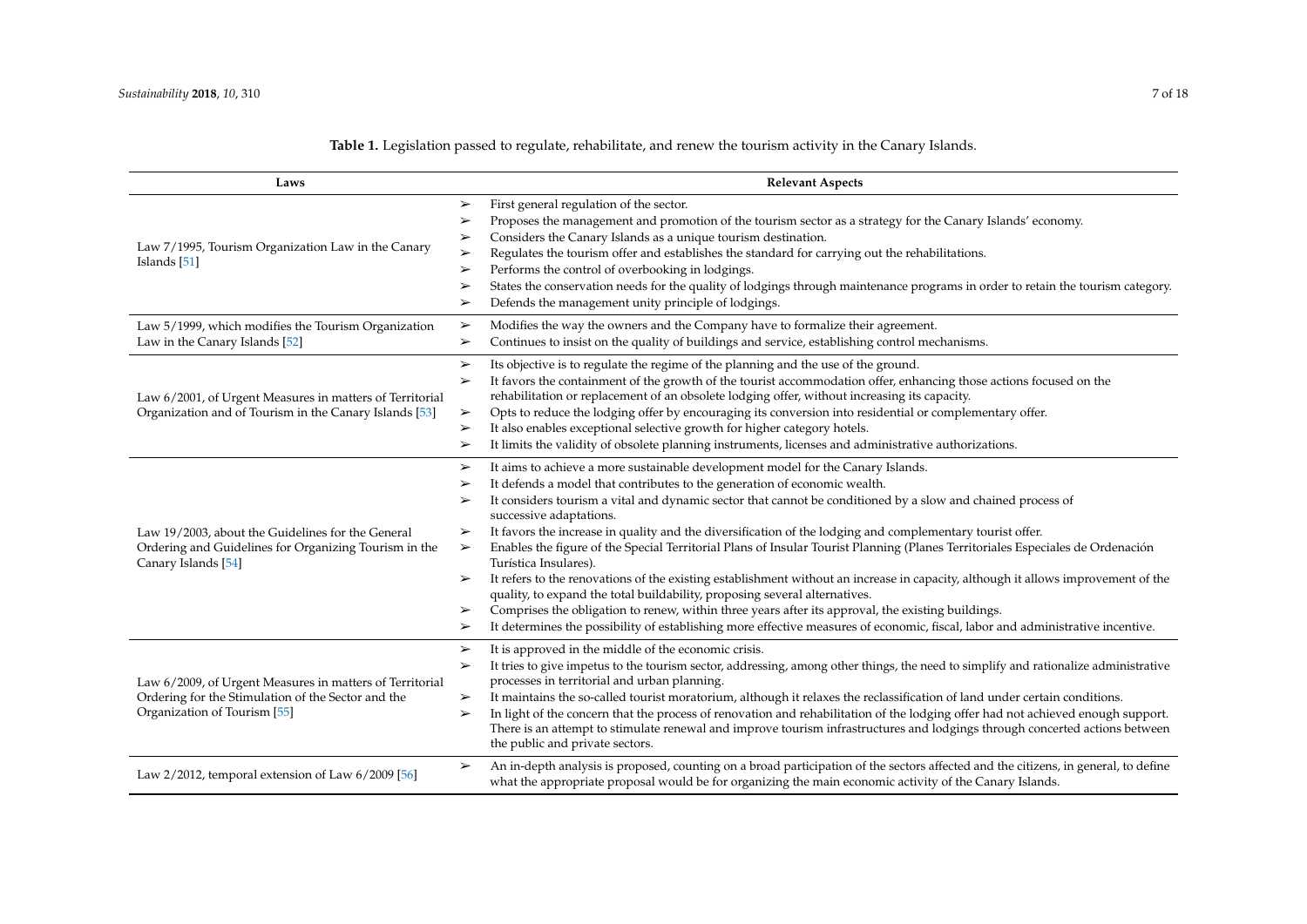<span id="page-7-0"></span>

| Laws                                                                              | <b>Relevant Aspects</b>                                                                                                                                                                                                                                           |
|-----------------------------------------------------------------------------------|-------------------------------------------------------------------------------------------------------------------------------------------------------------------------------------------------------------------------------------------------------------------|
|                                                                                   | It adopts the legislative technique of configuring and recasting in a single text all the previous legislation on this matter.<br>➤                                                                                                                               |
|                                                                                   | It guides the actions towards the same strategy to increase the quality of the Canary Islands as a tourist destination.<br>➤                                                                                                                                      |
|                                                                                   | It aims to achieve greater competitiveness in the products offered and to position the Islands in a line of responsible, economic,<br>➤<br>environmental, and socially sustainable tourism, in addition to ensuring satisfactory public services.                 |
|                                                                                   | It aims to redirect the residential nature of tourist lodgings.                                                                                                                                                                                                   |
| Law 2/2013, on Tourism Renovation and Modernization<br>of the Canary Islands [57] | It allows construction on lands that have consolidated urban rights, through extending the rights to additional places granted as<br>incentives for renovation, or through the implementation of high quality hotels.                                             |
|                                                                                   | Establishes the duty of lodgings and tourist activities to maintain, conserve, and rehabilitate the buildings and facilities in<br>➤<br>accordance with the provisions of tourist regulations and planning.                                                       |
|                                                                                   | Strengthens the urban agreements, as a consensual procedure for the initiatives proposed by the owners of the establishments,<br>➤<br>and favors the approval of the Modernization, Improvement and Increasing Competitiveness Plans (PMMs).                      |
|                                                                                   | It establishes the creation in each Island Government of a "Tourist registry of accommodations".<br>➤                                                                                                                                                             |
| Law 9/2015, to correct, among others, Law 2/2013 [58]                             | It aims to correct different issues and/or problems, shown in the Evaluation Report of the Law 2/2013 of Tourism Renewal and<br>➤<br>Modernization of the Canary Islands, which compared the progress of the new measures and their impact on the tourism sector. |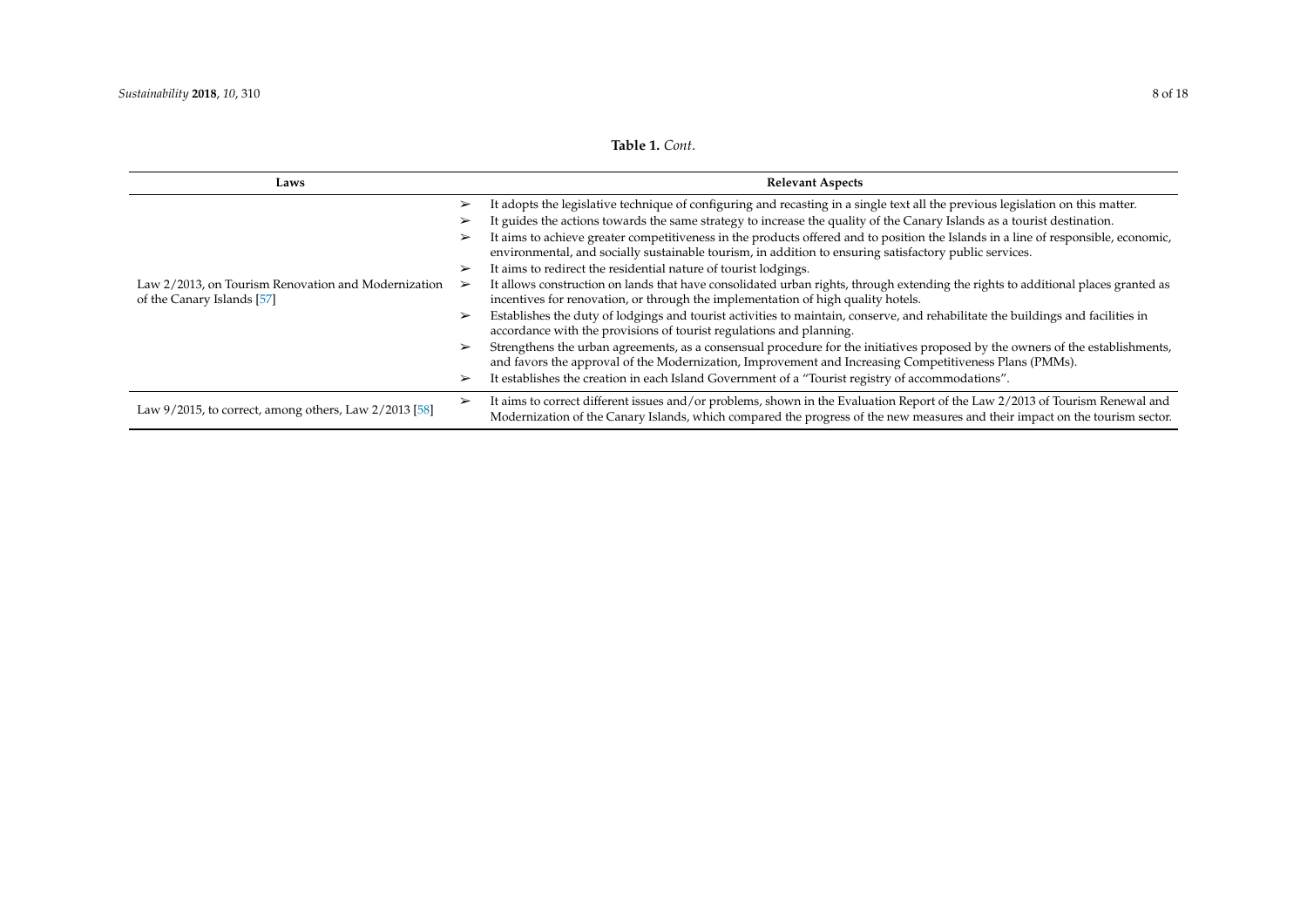The other financing source is articulated through the European Investment Bank (EIB), which offers loans by subsidizing part of the interest. The Canary Government has promoted the concession of these types of loans through private financial entities. Another characteristic of these European loans is the inclusion of a public guarantee for all or part of the credit given by private banks to tourism companies. In conclusion, combined and integrated actions led by the public administration to renew the lodging offer are the only way to achieve practical results. This means that the development of relational capabilities is the path to the successful rehabilitation of destinations. When the Canary government finally understood that legislation is not sufficient to carry out rehabilitation projects because they are complex and have different stakeholders, rehabilitation started to be a successful reality. When the Canary government applied actions in all the related aspects, the results began to appear. In this context, the public administrations, tourism sector, financial sector, and other companies, such as tour operators, building and service companies, and complementary offers, were involved. Likewise, the Canary government intensified public investments in improving tourism infrastructures and promoted campaigns to improve the the destination's image. This special legislation was only applied for a limit period of time, and currently the common administrative urban planning process is applied with severe consequences. The legal bureaucracy keeps renewal or innovative tourism projects from being carried out because, in many cases, urban planning in tourist towns can take more than 10 years.

#### *2.2. Private Sector*

The Canary Islands is a tourism destination with a high demand, receiving more than fifteen million tourists per year, with an average occupancy of 9.75 nights per client in non-hotels and 8.39 nights in hotels per client [\[59\]](#page-17-21). It is a destination focused basically on sun and beach tourism, but it is diversifying its offer in other segments (sport, golf, rural tourism, cultural). This destination has 1168 lodging non-hotels that represent about 22% of the total offer in Spain in this category (see Table [2\)](#page-8-0). The island with the largest number of non-hotel complexes is Gran Canaria, with 435, followed by Lanzarote (190), Tenerife (188), and La Gomera (159). With regard to the hotel offer, the island with the greatest number of lodgings is Tenerife (234), whereas Gran Canaria has 154, Fuerteventura 84, and Lanzarote 72.

<span id="page-8-0"></span>

| Categories Islands | <b>Hotels</b> |        | Non-Hotels |           | Total  |          |
|--------------------|---------------|--------|------------|-----------|--------|----------|
|                    | Number        | $\%$   | Number     | $\%$      | Number | $\%$     |
| Lanzarote          | 72            | 27.48% | 190        | 72.52%    | 262    | 14.70%   |
| Fuerteventura      | 84            | 51.85% | 78         | 48.15%    | 162    | $9.09\%$ |
| Gran Canaria       | 154           | 26.15% | 435        | 73.85%    | 589    | 33.05%   |
| Tenerife           | 234           | 55.45% | 188        | 44.55%    | 422    | 23.68%   |
| La Gomera          | 30            | 15.87% | 159        | 84.13%    | 189    | 10.61%   |
| La Palma           | 27            | 21.60% | 98         | 78.40%    | 125    | $7.01\%$ |
| El Hierro          | 13            | 39.39% | 20         | 60.61%    | 33     | 1.85%    |
| Total              | 614           | 34.46% | 1168       | $65.54\%$ | 1782   | 100.00%  |

**Table 2.** Number of lodgings in the Canary Islands by island in 2016 [\[60\]](#page-17-22).

Taking into account the structure of the lodging offer by island, Table [2](#page-8-0) shows that Gran Canaria and Lanzarote have more non-hotels (73.85% and 72.52%, respectively) than hotels (26.15% and 27.48%, respectively. Moreover, the islands of Tenerife and Fuerteventura have a more balanced structure because hotels represent 55.45% and 51.85%, respectively, and the percentage of non-hotels is 44.55% and 48.15%, respectively.

Table [3](#page-9-0) shows that there were 427,354 tourist beds in the destination in 2016. Analyzing the number of beds by island, the greatest number is in Gran Canaria island (140,956), followed by Tenerife (136,269). Another important characteristic of the destination is that the percentage of non-hotels and hotels is similar (50%) because in the initial stage, the non-hotel offer was more important than the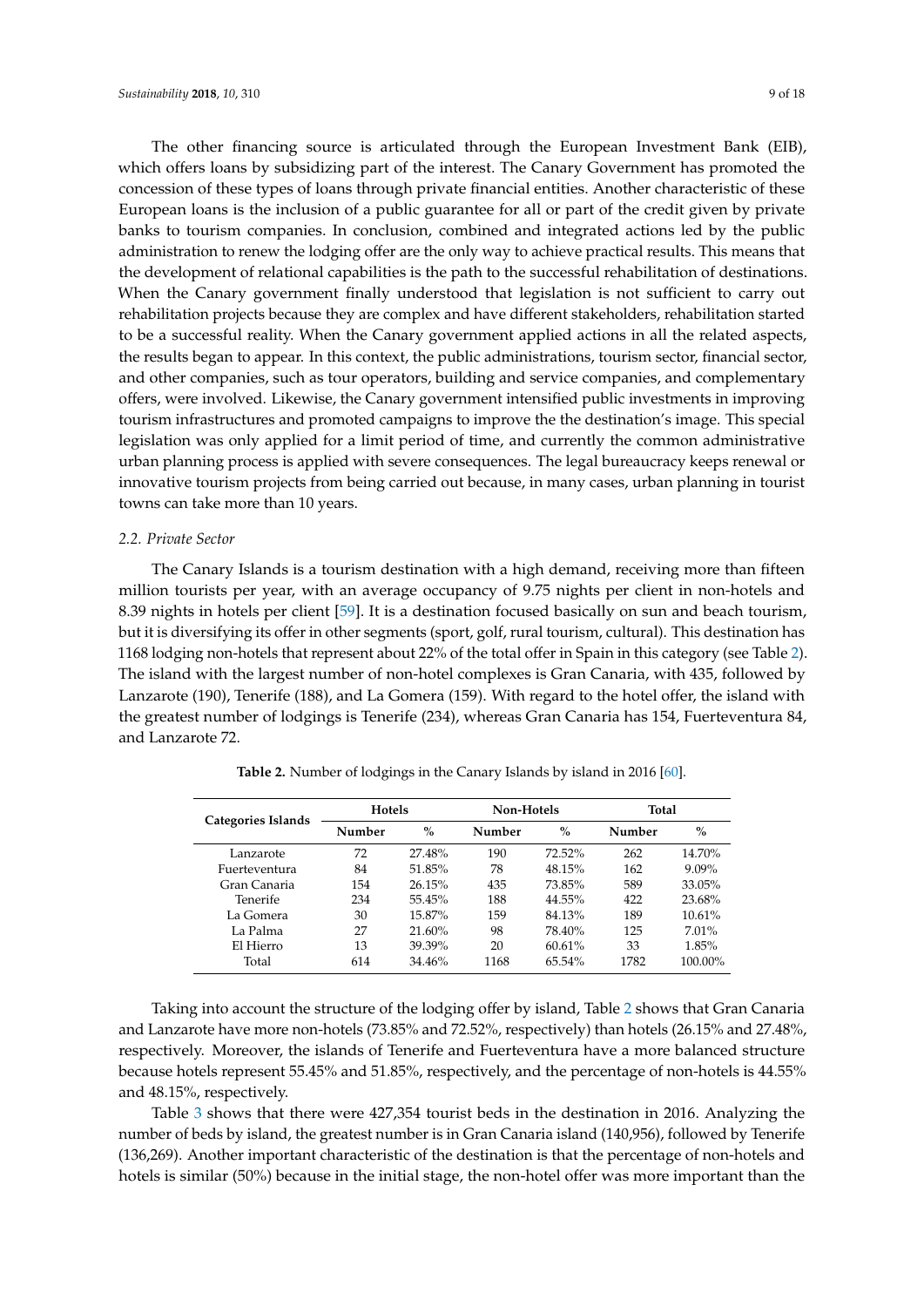hotel offer. However, this trend changed in the 1990s because customers began to prefer hotels. In this context, the islands of Gran Canaria and Lanzarote have more non-hotels, and, therefore, they need more renovation in order to maintain their sustainability and competitiveness. Moreover, there are also hotels that are designed with old characteristics and require renewal in order to adapt them to customers' new demands.

<span id="page-9-0"></span>

| Categories Islands | <b>Hotels</b> |           | Non-Hotels |           | Total   |           |
|--------------------|---------------|-----------|------------|-----------|---------|-----------|
|                    | Number        | $\%$      | Number     | $\%$      | Number  | $\%$      |
| Lanzarote          | 29,767        | 43.47%    | 38.704     | 56.53%    | 68.471  | $16.02\%$ |
| Fuerteventura      | 34,381        | 55.17%    | 27,938     | 44.83%    | 62.319  | 14.58%    |
| Gran Canaria       | 59.735        | 42.38%    | 81.221     | 57.62%    | 140,956 | 32.98%    |
| Tenerife           | 84.754        | $62.20\%$ | 51,515     | 37.80%    | 136,269 | 31.89%    |
| La Gomera          | 3876          | 34.93%    | 7220       | $65.07\%$ | 11.096  | 2.60%     |
| La Palma           | 1944          | 29.17%    | 4720       | 70.83%    | 6664    | 1.56%     |
| El Hierro          | 395           | $25.02\%$ | 1184       | 74.98%    | 1579    | $0.37\%$  |
| Total              | 214,852       | $50.27\%$ | 212,502    | 49.73%    | 427,354 | 100.00%   |

**Table 3.** Number of tourist beds in the Canary Islands by island in 2016 [\[61\]](#page-17-23). **Table 3.** Number of tourist beds in the Canary Islands by island in 2016 [61].

The options for renovating lodgings are described in Figure [2.](#page-9-1) The companies could decide to include the rehabilitation project in the Modernization Plans (PMMs) in order to increase the surface The options for renovating lodgings are described in Figure 2. The companies could decide to dedicated to services or enhance the number of rooms. This process requires improving the category dedicated to services or enhance the number of rooms. This process requires improving the category of lodgings, and the result would be to increase revenues by raising prices and increasing the number of lodgings, and the result would be to increase revenues by raising prices and increasing the number of rooms. Another option is to carry out the renovation without benefiting from these alternatives. of rooms. Another option is to carry out the renovation without benefiting from these alternatives. Currently, the Modernization Plans are not activated. Currently, the Modernization Plans are not activated. include the rehabilitation project in the Modernization Plans (PMMs) in order to increase the surface

Total 214,852 50.27% 214,852 50.27% 212,852 50.27% 212,852 50.27% 212,854 100.000 212,854 100.000 212,854 100.<br>The contract of the contract of the contract of the contract of the contract of the contract of the contract o

<span id="page-9-1"></span>

**Figure 2.** Rehabilitation options for the lodging offer. **Figure 2.** Rehabilitation options for the lodging offer.

The financial perspective can be addressed in different ways. First, private banks are giving The financial perspective can be addressed in different ways. First, private banks are giving loans in this strategic tourism sector individually or with the support of the EIB. European subsidies can be achieved by presenting innovative projects that lead to an increase in the category and service quality of lodgings. Tour operators are another important financing source because they need to control the beds offered in a high-demand destination like the Canary Islands. Therefore, they grant loans to tourism companies to renovate buildings in exchange for controlling the sale of beds. Finally, lodging companies can use their own financial resources. Loan guarantees can come from the EIB, tour operators via long-term sales agreements (5 or 10 years), and companies' assets. Financing and guarantee options are currently available.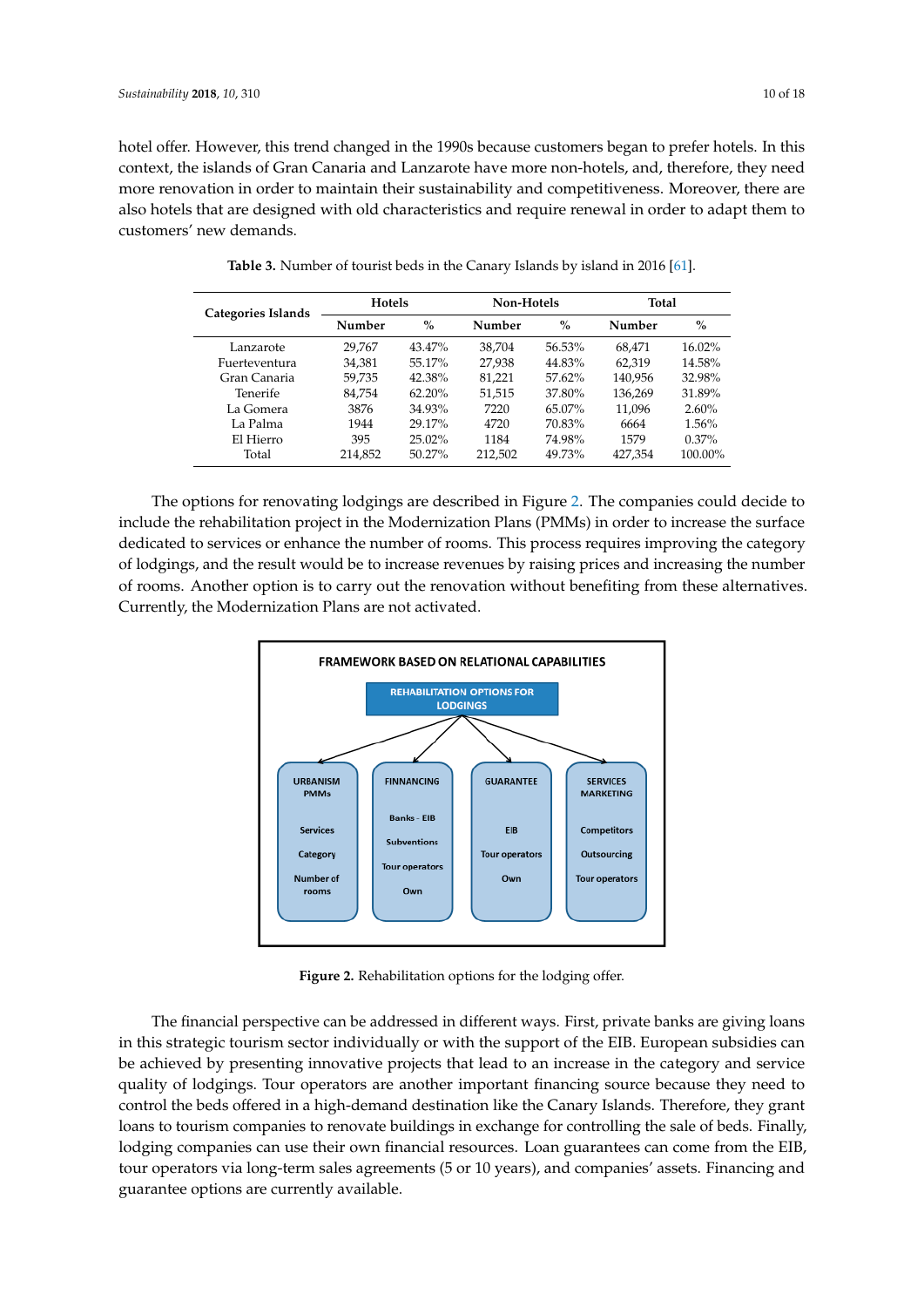Companies can improve the results of renovation projects through the development of relational capabilities with competitors, outsourcing firms, and tour operators. With direct competitors, it is possible to create specific alliances to improve the infrastructures of tourist areas and influence with the political powers. In relation to outsourcing firms, rehabilitation can involve offering new services to customers. In many cases, the outsourcing of certain activities is a satisfactory way to resolve the complexity of tourism processes. Catering, wellness, golf, gym, and animation are some examples of complementary services that improve the value and competitiveness of lodgings. Finally, tour operators develop a close relationship with lodgings in order to guarantee their sales and share the risk and responsibility. Today, tour operators continue to have special agreements because the demand continues to increase. If this trend continues in the coming years, tour operators will maintain their policy of support for the rehabilitation of lodgings. However, if other competitor destinations begin to activate their sales, tour operators' interest in the Canary Islands could decrease.

### **3. Evaluation of the Rehabilitation**

In 2014, the Canary government elaborated and published an evaluation of the Law of Tourism Renovation and Modernization of the Canary Islands (Ley 2/2013) [\[57\]](#page-17-11) in order to determine the results obtained through the different actions carried out. The first task was to establish the real offer functioning as tourist activity. Table [4](#page-10-0) shows that the total number of tourist beds authorized in the destination was 371,177, but in recent years this offer has declined by 77,556 beds that have become residential. Therefore, the total number of tourist beds operating was 249,018. The total number of Modernization Plans processed in the entire destination of the Canary Islands was 16, four on Fuerteventura Island, three on Lanzarote Island, two on Gran Canaria Island, and seven on Tenerife Island. The island with the greatest number of renovations of authorized beds is Tenerife Island (97,757), followed by Gran Canaria Island (68,425), Fuerteventura Island (42,967), and Lanzarote Island (39,969).

| <b>Modernization Plans (PMMs)</b>      | <b>Total Authorized Beds</b> | <b>Total Reduced Beds</b> | <b>Renovation Authorized Beds</b> |
|----------------------------------------|------------------------------|---------------------------|-----------------------------------|
| Fuerteventura Island                   | 59,769                       | 5585                      | 42,967                            |
| Corralejo                              | 14,158                       |                           | 12,246                            |
| Caleta de Fuste                        | 12,229                       |                           | 6402                              |
| Costa Calma                            | 11,085                       |                           | 10,646                            |
| Morro Jable                            | 22,297                       |                           | 13,673                            |
| Lanzarote Island                       | 60,220                       | 9525                      | 39,969                            |
| Puerto del Carmen                      | 28,653                       | 5329                      | 11,617                            |
| Costa Teguise                          | 15,412                       | 4006                      | 12,925                            |
| Playa Blanca                           | 16,155                       | 190                       | 15,427                            |
| Gran Canaria Island                    | 133,973                      | 46,577                    | 68,325                            |
| Maspalomas Costa Canaria               | 101,545                      | 36,786                    | 46,240                            |
| Playa Mogán-Costa Mogán                | 32,428                       | 9791                      | 22,085                            |
| <b>Tenerife Island</b>                 | 117,215                      | 15,879                    | 97,757                            |
| Puerto de la Cruz                      | 21,310                       | 912                       | 14,939                            |
| Puerto Santiago                        | 7151                         | 1139                      | 5051                              |
| Arona                                  | 35,669                       | 3129                      | 34,401                            |
| Adeje                                  | 37,085                       | 5406                      | 33,981                            |
| La Caleta-Playa Paraíso-Callao Salvaje | 8241                         | 1734                      | 6152                              |
| Costa del Silencio-Tenbel              | 3233                         | 3559                      | 3233                              |
| Costa de San Miguel                    | 4526                         | 285                       | 3544                              |
| Total                                  | 371,177                      | 77,566                    | 249,018                           |

<span id="page-10-0"></span>**Table 4.** Plans for Modernization, Improvement, and Competitiveness Enhancement processed [\[62\]](#page-17-24).

The evaluation study [\[62\]](#page-17-24) determined that, at the time of its elaboration, six modernization plans had been approved and applied. Table [5](#page-11-0) shows that on Fuerteventura Island, there was one plan (Corralejo), on Lanzarote Island, there were three plans (Puerto del Carmen, Costa Teguise and Playa Blanca), and two on Gran Canaria Island (Maspalomas-Costa Canarias and Playa Mogán-Costa Mogán). The total number of tourist beds involved was 14,365 in 93 private rehabilitation projects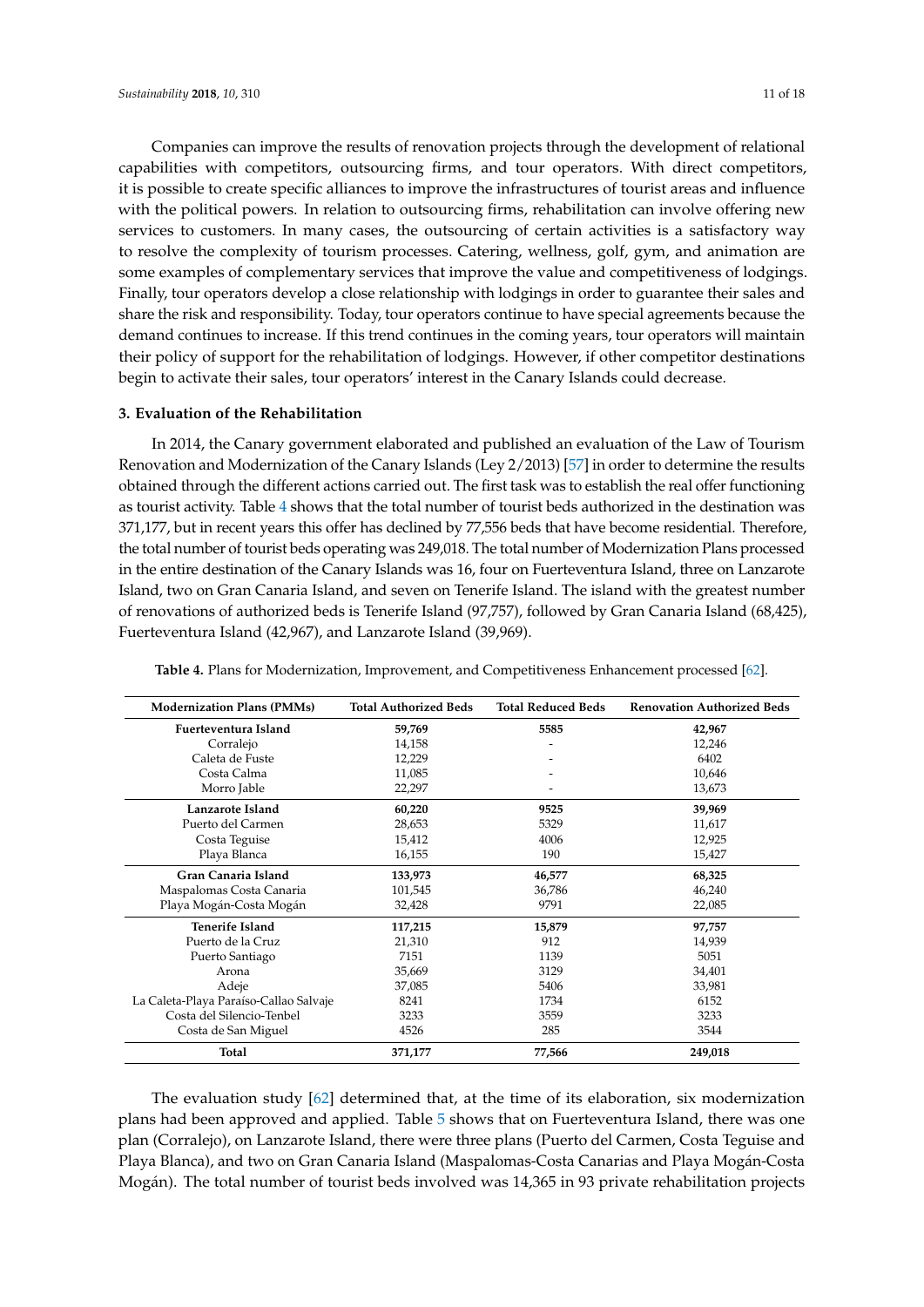requested, with 58 of them being executed. Moreover, the public tourism space was also the object of renewal, reflected in 74 actions promoted by the corresponding public administrations.

| <b>Plans for Modernization Executed</b> | <b>Beds that Can</b><br><b>Request Projects</b> | <b>Private Projects</b><br>Requested | <b>Private Projects</b><br>Executed | Actions in<br><b>Public Space</b> |
|-----------------------------------------|-------------------------------------------------|--------------------------------------|-------------------------------------|-----------------------------------|
| Fuerteventura Island                    | 3171                                            |                                      | 4                                   | 6                                 |
| Corralejo                               | 3171                                            |                                      | 4                                   | h                                 |
| Lanzarote Island                        | 9525                                            | 33                                   | 20                                  | 25                                |
| Puerto del Carmen (Second PMM)          | 7109                                            | 20                                   | 15                                  | 11                                |
| Costa Teguise                           | 2416                                            | 13                                   | 5                                   | 14                                |
| Gran Canaria Island                     | 1669                                            | 53                                   | 34                                  | 43                                |
| Maspalomas-Costa Canaria                | 1585                                            | 50                                   | 34                                  | 26                                |
| Playa Mogán-Costa Mogán                 | 84                                              | 3                                    |                                     | 17                                |
| <b>Total</b>                            | 14,365                                          | 93                                   | 58                                  | 74                                |

<span id="page-11-0"></span>**Table 5.** Plans for Modernization, Improvement, and Competitiveness Enhancement executed [\[62\]](#page-17-24).

Public investments focusing on the renovation of the destination's infrastructures are presented in Table [6.](#page-11-1) The funds for these investments were supplied by the European, Spanish, and Canary Island governments, as well as the taxes obtained by the councils from private rehabilitation projects. In 2010, 38 actions were carried out, with an economic budget of 28 million Euros. Likewise, in 2011, the projects executed increased to 43, as well as the public investment (47 million Euros). The islands with the greatest number of actions and budgets were Tenerife (18 actions with an 18 million Euro investment) and Gran Canaria (14 actions with an 18 million Euro investment). These actions demonstrate that public administrations must exercise leadership and develop relational capabilities through the renewal of the public space in the tourist zones of the destination, taking into account the stakeholders' opinions.

<span id="page-11-1"></span>

| <b>Island</b>   |                | 2010                | 2011           |                     |  |
|-----------------|----------------|---------------------|----------------|---------------------|--|
|                 | <b>Actions</b> | Budget $(\epsilon)$ | <b>Actions</b> | Budget $(\epsilon)$ |  |
| <b>Tenerife</b> | 9              | 9,700,265           | 9              | 8,672,362           |  |
| Gomera          | 5              | 2,478,397           | 4              | 3,400,000           |  |
| El Hierro       |                | 370,258             |                | 3,846,204           |  |
| La Palma        | 4              | 1,151,375           | 6              | 3,700,000           |  |
| Lanzarote       | 7              | 4,459,306           | 10             | 7,675,263           |  |
| Gran Canaria    | 9              | 7,356,641           | 5              | 11,372,336          |  |
| Fuerteventura   | 3              | 3,259,666           | 8              | 9,013,923           |  |
| Total           | 38             | 28,775,908          | 43             | 47,680,088          |  |

**Table 6.** Public investment in public tourist spaces [\[62\]](#page-17-24).

The private rehabilitation projects analyzed in the study [\[62\]](#page-17-24) are presented in Table [7.](#page-12-0) The main condition for the private sector to obtain the benefits of the Modernization Plans was that they had to increase the quality of the lodgings by increasing the category or quality of the complex. Table [7](#page-12-0) shows that 16 extra-hotels changed their category from 1, 2 and 3 keys to 4-star hotels. Furthermore, 12 extra-hotels increased their category to 3 stars and 18 increased it to 4 stars. Moreover, 8 hotels upgraded their category to 4 stars, and 6 increased their category to 5 stars. Seven new buildings were constructed to offer 4-star and 5-star hotels. Finally, 43 3-star and 4-star projects were formulated, maintaining their category, but renovating their facilities. These results demonstrated that the objective of the Canary Government's renovation strategy to improve the lodging offer was achieved. Furthermore, the findings showed that the development of relational capabilities between the public and private sector is essential in improving the quality of the destination's lodging offer.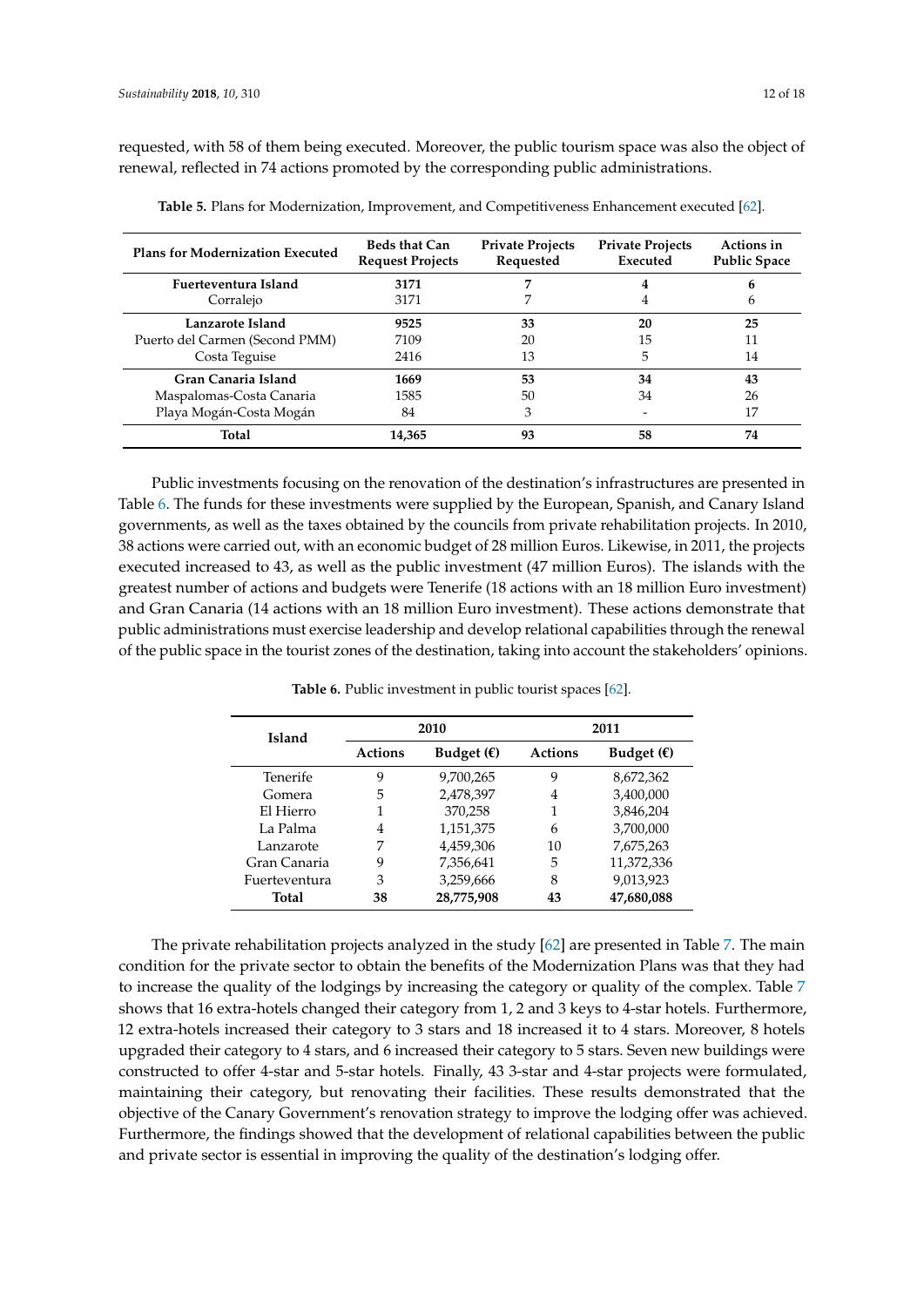<span id="page-12-0"></span>

| <b>Extra-Hotels and Hotels Maintaining the Category</b>                   |    |  |  |
|---------------------------------------------------------------------------|----|--|--|
| Renovation of extra-hotels and hotels maintaining category (3 or 4 stars) |    |  |  |
| <b>Extra-Hotels that Change Their Category</b>                            |    |  |  |
| Extra-hotels of 1, 2 and 3 keys that changed to 4-star hotels             | 16 |  |  |
| Extra-hotels of 1 and 2 keys that changed to 3 stars                      | 12 |  |  |
| Extra-hotels of 1, 2 and 3 keys that changed to 4 stars                   | 18 |  |  |
| <b>Hotels that Changed Their Category</b>                                 |    |  |  |
| Hotels that upgraded to 4 stars                                           | 8  |  |  |
| Hotels that upgraded to 5 stars                                           | h  |  |  |
| Newly built hotels (4 and 5 stars)                                        |    |  |  |

**Table 7.** Type of action in tourist lodgings [\[62\]](#page-17-24).

To carry out the private renovation projects, it was necessary to open up lines of financing. Table [8](#page-12-1) exhibits the subsidies granted jointly by the European, Spanish, and Canary Governments to finance renovation or innovation projects in tourism firms. The total amount invested in the 2009–2014 period was 488 million Euros, of which 60 million were subsidies from Regional Economic Incentives from Europe. The new employment created with these private actions reached 1248 jobs. It is important to highlight that these types of subsidies are granted through a joint process among different Public Administrations (Europe, Spain, and Canary Islands), representing the development of relational capabilities needed to renew the lodging offer of destinations, as indicated by Rodríguez-Díaz and Espino-Rodríguez [\[2\]](#page-15-1). Moreover, the Canary Government reached specific agreements with the main financial entities in order to stimulate bank loans for tourism companies. Table [9](#page-12-2) shows that the total amount was 1875 million Euros, distributed in ten financing companies, with the characteristic that the loans can be totally or partially guaranteed by the EIB.

<span id="page-12-1"></span>**Table 8.** Investments and subsidies granted through Regional Economic Incentives from Europe [\[62\]](#page-17-24).

| Subsidies Granted in the Period 2009–2014                                  |             |            |      |  |  |
|----------------------------------------------------------------------------|-------------|------------|------|--|--|
| <b>Provinces</b><br>Subsidy $(f)$<br>Employment<br>Investment $(\epsilon)$ |             |            |      |  |  |
| Santa Cruz de Tenerife                                                     | 209,163,362 | 24,415,620 | 515  |  |  |
| Las Palmas                                                                 | 279,545,282 | 36,404,927 | 733  |  |  |
| <b>Total Canary Islands</b>                                                | 488,708,644 | 60,820,547 | 1248 |  |  |

<span id="page-12-2"></span>

| Table 9. Collaboration agreements between the Government of the Canary Islands and Financial Entities [62]. |  |  |
|-------------------------------------------------------------------------------------------------------------|--|--|
|                                                                                                             |  |  |

| <b>Financial Entities</b> | <b>Credit Line</b>  |
|---------------------------|---------------------|
| Banco de Santander        | 500 M $\epsilon$    |
| Caixabank                 | 500 M€              |
| <b>BBVA</b>               | $100 \text{ M} \in$ |
| Bankia                    | $100 \text{ M} \in$ |
| Banco Popular             | 200 M€              |
| Banco Sabadell            | $200 \text{ M} \in$ |
| Canarias Caja Rural       | 100 M $\epsilon$    |
| Banca March               | 70 M€               |
| Bankinter                 | 30 M $\epsilon$     |
| Caja 7                    | 25 M€               |
| <b>Total Financing</b>    | 1875 M€             |

#### **4. Conclusions**

The framework proposed to determine the key aspects to take into account in renewal based on relational capabilities is developed by drawing on the experience carried out in the destination of the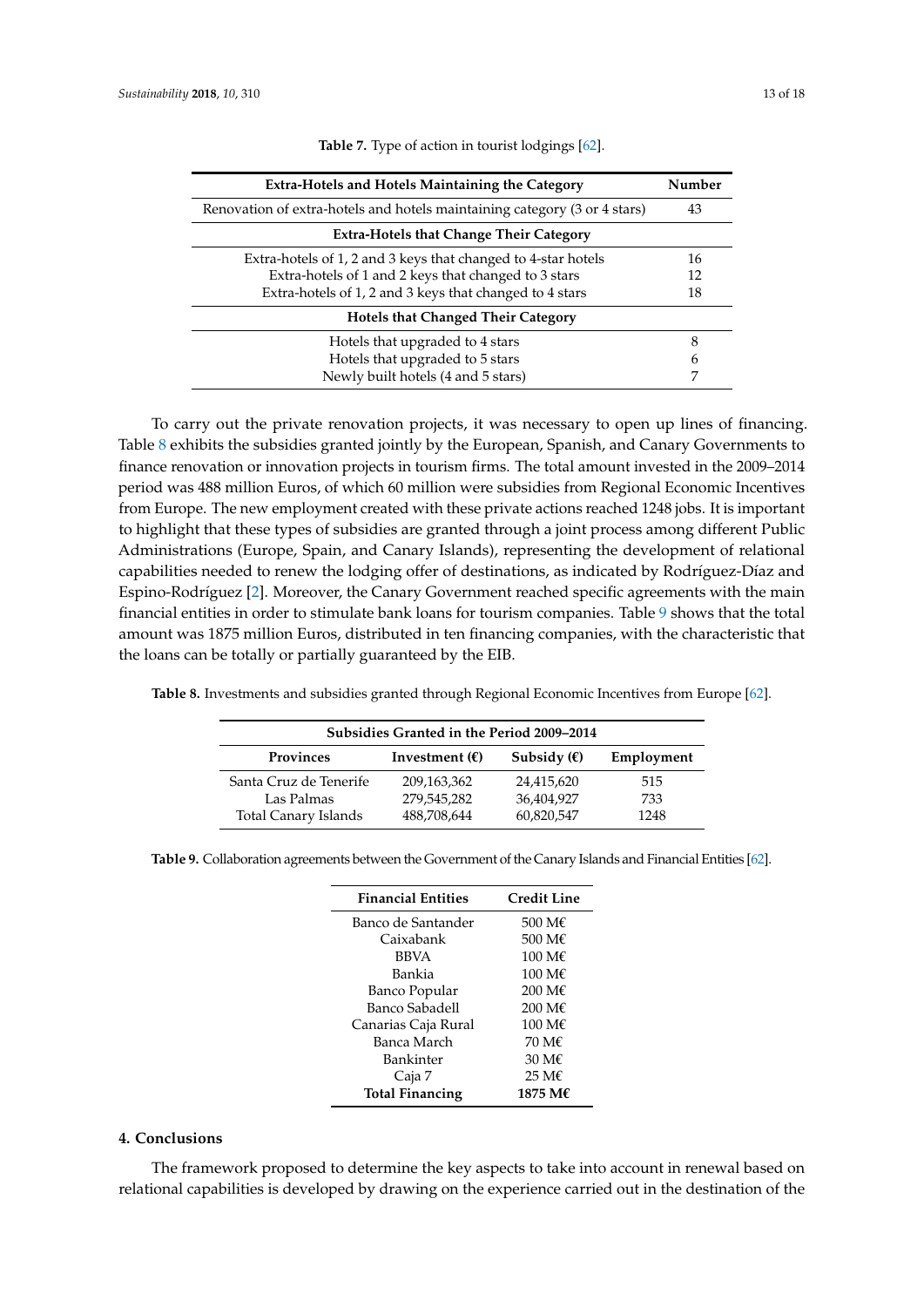Canary Islands. As Rodríguez-Díaz and Espino-Rodríguez [\[2\]](#page-15-1) pointed out, the results demonstrated that the development of relational capabilities is essential in the planning and implementation of actions addressed to renovating the lodging and infrastructures of tourism destinations. Furthermore, for years the Canary Government was passing laws to renew the lodging offer, but the results were not useful because the rehabilitation of a tourism destination is a complex problem that must be resolved from an integrated and shared view of the entire system. The leadership of the Canary Island destination corresponds to the Canary Government because there is no specific figure or DMO to execute it. The private sector also participates in the leadership of the destination through the tourism company association.

Since the law passed in 2013 promoting the Modernization Plans of tourist zones, the view of the Canary Government has changed and now reflects the understanding that actions focused on the destination's rehabilitation need to cover different ambits. Thus, the leadership needs to push actions in infrastructures, urban planning, legislation, financing, and guarantees, in order to promote the renovation of lodgings and the destination as a whole, and improve its competitiveness by upgrading its image. The consequence is integration and increased collaboration among the stakeholders involved. In this context, the results obtained from the renovation of the Canary Islands involved improving the resources and core competences of the destination via rehabilitation, with higher quality private lodgings and the renovation of public spaces. To reinforce the basic resources of the destination, it was necessary to develop relational capabilities between the Public Administrations and the private stakeholders involved. The main actions taken based on the development of relational capabilities are presented below.

- Tourism Modernizations Plans were implemented through integrated collaboration among the Public Administrations with competences in the urban planning of tourism destinations, that is, the Canary Government, Island Governments, and councils.
- This Plan involved the simplification of the long bureaucratic urban planning process, opening up a special way to process the approval of rehabilitation of private projects.
- In this context, there was a close relationship between the public and private sectors in order to stimulate the private initiative to renew lodgings. Another measure to motivate rehabilitation was the possibility of increasing the buildability and percentage of land occupied by the complex, in order to improve the quality of the offer and facilitate firms' return on investment.
- Tourism infrastructures were upgraded, taking into account the councils and tourism companies' views. This vision implies the recognition that the renovation needs integrated actions among all the destination's resources. Therefore, an integral view in the analysis and implementation of actions represents the development of relational capabilities in the destination.
- The taxes collected by the councils for the surplus value of the rehabilitation projects in relation to the increase in the surface of buildings were reduced. The councils have recognized that they must stimulate rehabilitation by cutting taxes on this concept and applying this income to the renewal of tourism infrastructures.
- Public financing was promoted in two ways. One involves public subsidies from Regional Incentives, where the European, Spanish, and Canary Governments collaborate in the diffusion, selection, and implementation of projects presented by tourism firms. The other consists of loans granted and supported by the EIB to firms with innovation or rehabilitation projects in tourism, which have also been promoted jointly by the European, Spanish, and Canary Governments.
- Agreements between the Canary Government and financial entities are another example of the development of relational capabilities between the public and private sector. In this case, the Canary Government saw that lodging rehabilitation projects needed financing resources and decided to reach agreements with ten financial entities with the commitment of facilitating 1.875 million Euros in loans to tourism firms.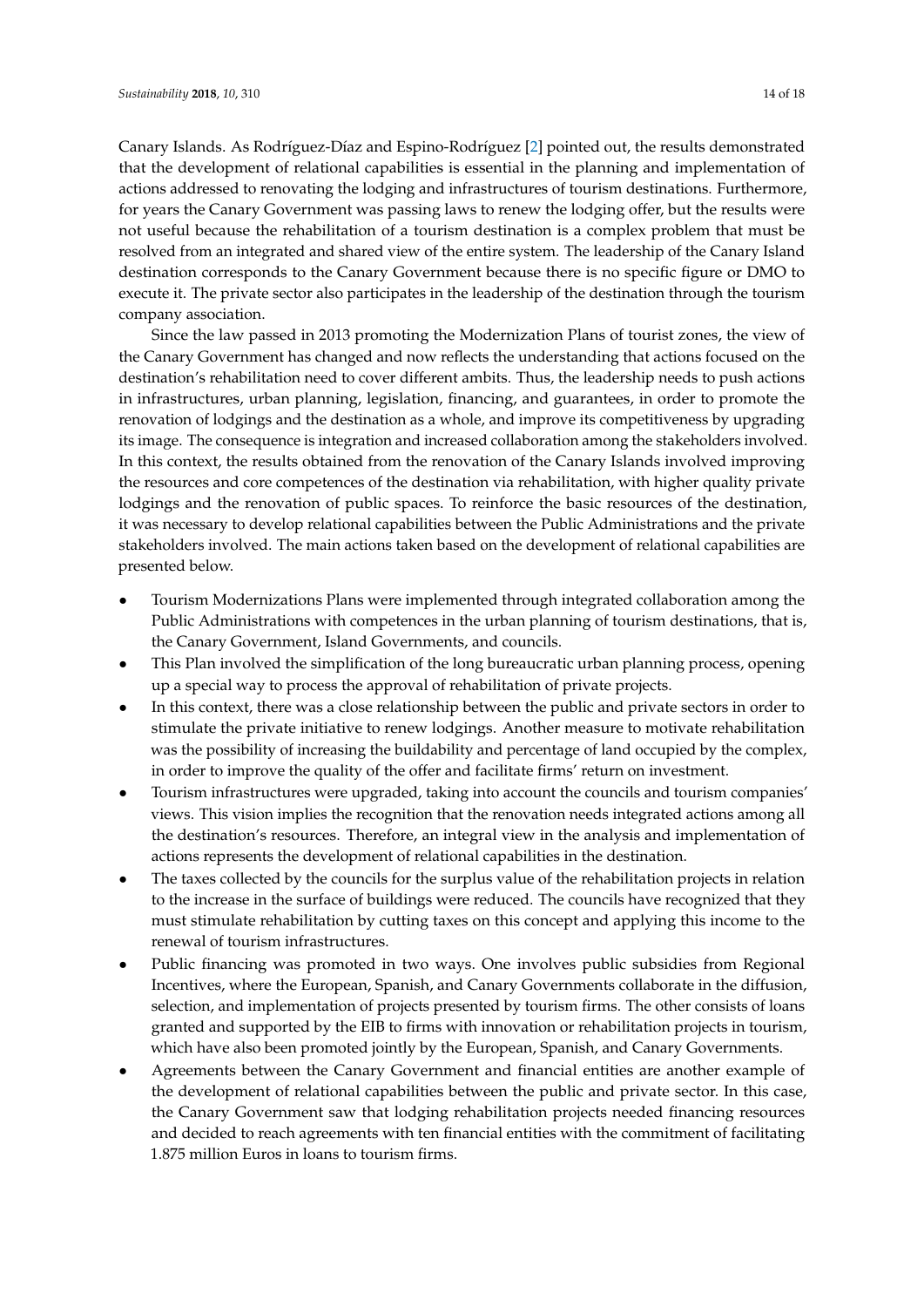- Tour operators were private companies that intervened in lodging rehabilitation in this destination by financing all or part of the renewal projects. Their objectives were to improve the quality of the lodging offer while increasing their control over the beds available in the destination.
- The guarantee is another important aspect of obtaining bank loans and reducing the level of investment risk. In the case studied, the guarantee is provided by Public Administrations through the EIB loans managed by banks. Agreements with tour operators are another way to obtain the necessary guarantees to achieve a bank loan. Both methods involve joint actions to support the financial resources of firms that want to renew their lodgings.
- The promotion of the destination is an activity carried out mainly by Public Administrations in collaboration with tourism firms, independently or in associations. Renewal is a very good argument to promote in communication campaigns. In this context, the lodging renovation produces positive synergies in the destination's image, attracting greater demand in terms of numbers and higher-level segments.
- Collaboration among private companies from different or complementary sectors is necessary in order to undertake the building activities and improve the service offered to customers. The outsourcing of certain activities is a useful way to diversify or complement the service delivery in the complex (e.g. catering, health, wellness, animation, sport).
- The sustainability of the destination has been an objective key to the renewal strategy applied in the Canary Islands. According to Rodríguez-Díaz and Espino-Rodríguez [\[2\]](#page-15-1), sustainability is a measure of the development of relational capabilities in destinations because they are complex, open, and adaptable systems. The actions carried out have been focused on the sustainable management and development of destinations' resources. In the case studied, the Canary Government has opted to encourage the renovation of lodgings, rather than building new complexes, limiting building to new high quality hotels (4 or 5 stars).

In spite of the notable success of the measures implemented to renew the Canary Island destination, the results obtained were useful but limited. The number of private projects carried out was small, compared to the total number of complexes and beds that needed rehabilitation. The main reason was that, after passing the Law in 2013 [\[57\]](#page-17-11), only a few companies believed in the rehabilitation promoted by the Canary Government. There was great uncertainty about the evolution of the demand, and perhaps the most important reason was that the financial sources were not clearly defined at the outset. Furthermore, the Canary Government proceeded with the financing sometime after the approval of the plans. In reality, the different actions were not planned and applied from the beginning because practical experience was guiding the formulation of some of the actions taken. When the results started to highlight the relevant effects on the improvement of the competitiveness of lodging complexes, the number of firms interested in participating in this policy increased significantly. However, the Modernization Plans lasted for a limited period of time while the administrative councils approved the new urban plan. The bureaucratic process of the council's urban planning was the critical reason for stopping the powerful and useful strategy applied by the Canary Government to renew the destination.

Despite the limitations of the results of the Modernization Plans in tourism, they determined an integral methodology to carry out useful actions in the renewal of tourism destinations. Furthermore, the sector currently recognizes that it was a real opportunity exploited by the most innovative and risk-taking companies. There are a significant number of renovation projects or new hotel construction projects waiting for administrative permits. Furthermore, due to the notable increase in the demand in recent years, companies are more determined to carry out lodging renewals because there are multiple sources of financing, the involvement of tour operators is quite high, and prices have increased significantly. In this context, uncertainty has been reduced by the environmental conditions and high degree of competitiveness of the destination compared to its main competitors. Moreover, public actions in the tourism infrastructures have been a success, influencing the destination's economic activity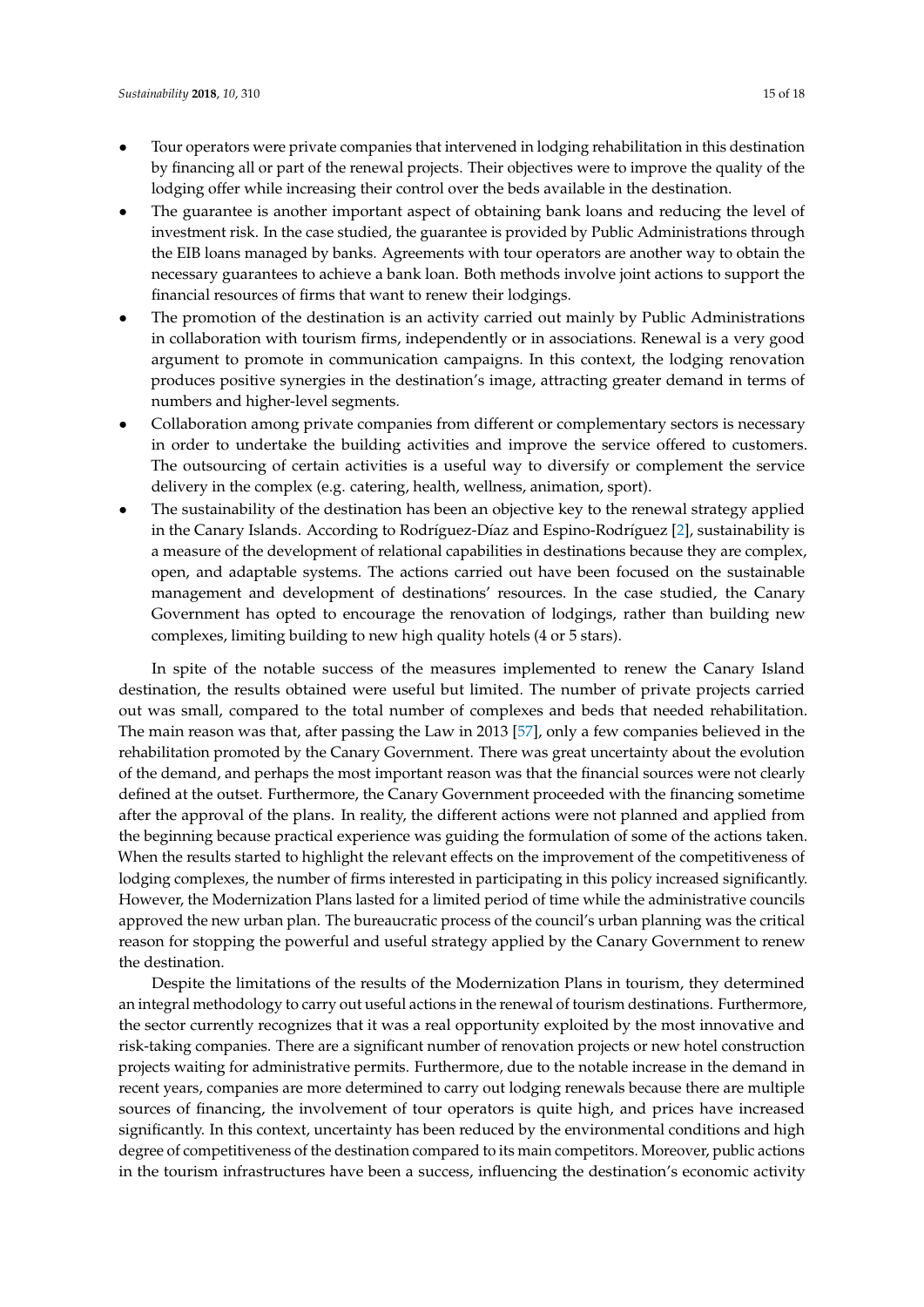and image. It is very important to recognize that the investments carried out in infrastructures have represented practical and tangible actions.

Therefore, when Rodríguez-Díaz and Espino-Rodríguez [\[2\]](#page-15-1) evaluated the internal and relational view of the public administrations in the Gran Canaria destination, they demonstrated that the stakeholders considered had the lowest scores. These authors pointed out that it was important for the leadership of the destination, the public administrations, to start to collaborate with each other in rehabilitating and increasing the competitiveness of the destinations. Today, it has been shown that the only actions that have been successful in the Canary Islands have been carried out in the development of relational capabilities among the different public administrations involved, as well as the creation of a close relationship between the public and private sectors. Future research should examine the possibility of reapplying these initiatives, but as an integrated whole, with the possibility of simplifying the bureaucratic process of urban planning and the concession of council building licenses, thus increasing the number of tourism firms interested in renovation. Moreover, it would be very interesting to confirm the need to develop relational capabilities to carry out renewal programs in other destinations, taking into account the different types of actions proposed in the framework presented in this study.

**Author Contributions:** The authors have contributed equally in the research design and development, the data analysis and the writing of the paper. The authors have read and approved the final manuscript.

**Conflicts of Interest:** The authors declare no conflict of interest.

## **References**

- <span id="page-15-0"></span>1. Sheehan, L.R.; Ritchie, J.R.B. Destination stakeholders: Exploring identity and salience. *Ann. Tour. Res.* **2005**, *32*, 711–734. [\[CrossRef\]](http://dx.doi.org/10.1016/j.annals.2004.10.013)
- <span id="page-15-1"></span>2. Rodríguez-Díaz, M.; Espino-Rodríguez, T.F. A model of strategic evaluation of a tourism destination based on internal and relational capabilities. *J. Travel Res.* **2008**, *46*, 368–380. [\[CrossRef\]](http://dx.doi.org/10.1177/0047287507308324)
- <span id="page-15-2"></span>3. Butler, R.W. Sustainable tourism: A state of the art review. *Tour. Geogr.* **1999**, *1*, 7–25. [\[CrossRef\]](http://dx.doi.org/10.1080/14616689908721291)
- 4. Hovinen, G.R. Revisiting the Destination Lifecycle Model. *Ann. Tour. Res.* **2002**, *29*, 209–230. [\[CrossRef\]](http://dx.doi.org/10.1016/S0160-7383(01)00036-6)
- <span id="page-15-3"></span>5. Russell, R.; Faulkner, B. Entrepreneurship, Chaos and the Tourism Area Lifecycle. *Ann. Tour. Res.* **2004**, *31*, 556–579. [\[CrossRef\]](http://dx.doi.org/10.1016/j.annals.2004.01.008)
- <span id="page-15-4"></span>6. Hassan, S.S. Determinants of market competitiveness in an environmentally sustainable tourism industry. *J. Travel Res.* **2000**, *38*, 239–245. [\[CrossRef\]](http://dx.doi.org/10.1177/004728750003800305)
- 7. Liu, Z. Sustainable tourism development: A critique. *J. Sustain. Tour.* **2010**, *11*, 459–475. [\[CrossRef\]](http://dx.doi.org/10.1080/09669580308667216)
- <span id="page-15-5"></span>8. Rodríguez-Díaz, M.; Espino Rodríguez, T.F. Determining the sustainability factors and performance of a tourism destination from stakeholders' perspective. *Sustainability* **2016**, *8*, 951. [\[CrossRef\]](http://dx.doi.org/10.3390/su8090951)
- <span id="page-15-6"></span>9. Selin, S.; Chavez, D. Developing an Evolutionary Tourism Partnership Model. *Ann. Tour. Res.* **1995**, *22*, 844–856. [\[CrossRef\]](http://dx.doi.org/10.1016/0160-7383(95)00017-X)
- <span id="page-15-7"></span>10. Santos Chinea, M.C.; Simancas Cruz, M.R.; Hernández Martín, R. Incentivos económicos a la renovación de alojamientos turísticos: El mercado de derechos materializables en plazas alojativas. *Cuad. Estud. Empres.* **2013**, *23*, 11–26. [\[CrossRef\]](http://dx.doi.org/10.5209/rev_CESE.2013.v23.47660)
- <span id="page-15-8"></span>11. Barney, J. Firm Resources and Sustained Competitive Advantage. *J. Manag.* **1991**, *17*, 99–120. [\[CrossRef\]](http://dx.doi.org/10.1177/014920639101700108)
- 12. Rumelt, R.P. *Toward a Strategic Theory of the Firm in Competitive Strategic Management*; Lamb, R.B., Ed.; Prentice Hall: Englewood Cliffs, NJ, USA, 1984.
- 13. Rumelt, R.P. How much does industry matter? *Strateg. Manag. J.* **1991**, *12*, 167–185. [\[CrossRef\]](http://dx.doi.org/10.1002/smj.4250120302)
- 14. Grant, R.M. The resource-based theory of competitive advantage: Implications for Strategy formulation. *Calif. Manag. Rev.* **1991**, *33*, 114–135. [\[CrossRef\]](http://dx.doi.org/10.2307/41166664)
- 15. Wernerfelt, B. A Resource Based View of the Firm. *Strateg. Manag. J.* **1984**, *5*, 171–180. [\[CrossRef\]](http://dx.doi.org/10.1002/smj.4250050207)
- <span id="page-15-9"></span>16. Peteraf, M.A. The cornerstone of the competitive advantage: A resource-based view. *Strateg. Manag. J.* **1993**, *14*, 79–191. [\[CrossRef\]](http://dx.doi.org/10.1002/smj.4250140303)
- <span id="page-15-10"></span>17. Lorenzoni, G.; Lipparini, A. The Leveraging of Interfirm Relationships as a Distinctive Organizational Capabilities: A Longitudinal Study. *Strateg. Manag. J.* **1999**, *20*, 317–337. [\[CrossRef\]](http://dx.doi.org/10.1002/(SICI)1097-0266(199904)20:4<317::AID-SMJ28>3.0.CO;2-3)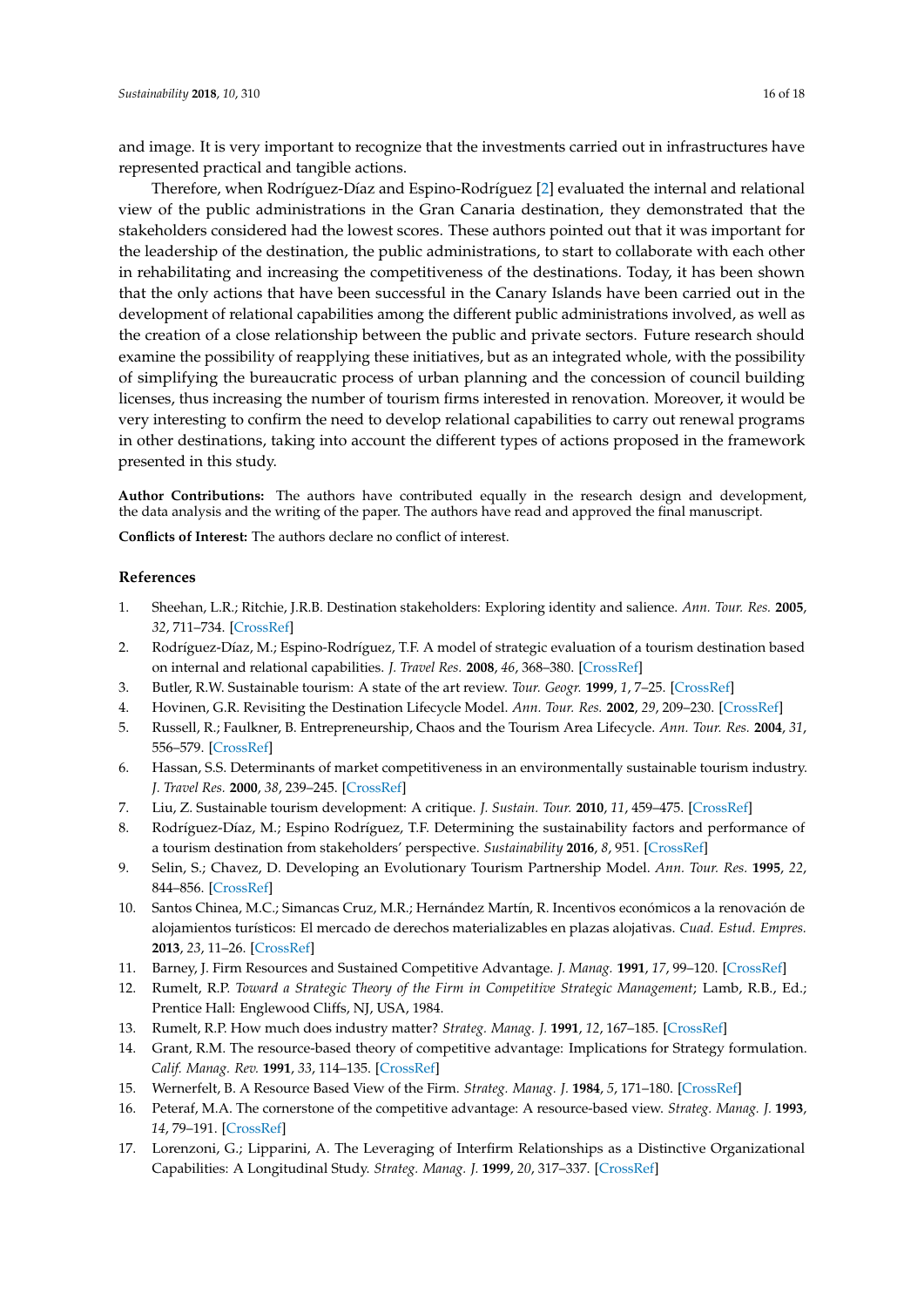- <span id="page-16-0"></span>18. Rodríguez-Díaz, M.; Espino-Rodríguez, T.F. Developing relational capabilities in hotels. *Int. J. Contemp. Hosp. Manag.* **2006**, *18*, 25–40. [\[CrossRef\]](http://dx.doi.org/10.1108/09596110610641957)
- <span id="page-16-1"></span>19. Dyer, J.H.; Singh, H. The relational View: Cooperative Strategy and Sources of Interorganizational Competitive Advantage. *Acad. Manag. Rev.* **1998**, *23*, 660–679.
- <span id="page-16-2"></span>20. Cohen, W.; Levinthal, D. Absorptive Capacity: A New Perspective on Learning and Innovation. *Adm. Sci. Q.* **1990**, *35*, 128–152. [\[CrossRef\]](http://dx.doi.org/10.2307/2393553)
- <span id="page-16-3"></span>21. Rodríguez-Díaz, M.; Espino-Rodríguez, T.F. Redesigning the supply chain: Reengineering, outsourcing, and relational capabilities. *Bus. Process Manag. J.* **2006**, *12*, 483–502. [\[CrossRef\]](http://dx.doi.org/10.1108/14637150610678087)
- <span id="page-16-5"></span><span id="page-16-4"></span>22. Farrell, B.H.; Twining-Ward, L. Reconceptualizing tourism. *Ann. Tour. Res.* **2004**, *31*, 274–295. [\[CrossRef\]](http://dx.doi.org/10.1016/j.annals.2003.12.002)
- 23. Barros, C.P.; Botti, L.; Peypoch, N.; Robinot, E. Performance of French destinations: Tourism attraction perspectives. *Tour. Manag.* **2011**, *32*, 141–146. [\[CrossRef\]](http://dx.doi.org/10.1016/j.tourman.2010.01.015)
- 24. Assaf, A.G.; Josiassen, A. Identifying and ranking the determinants of tourism performance: A global investigation. *J. Travel Res.* **2012**, *51*, 388–399. [\[CrossRef\]](http://dx.doi.org/10.1177/0047287511426337)
- <span id="page-16-6"></span>25. Aissa, S.B.; Goaied, M. Performance of tourism destinations: Evidence from tunisia. *J. Hosp. Tour. Res.* Available online: <http://journals.sagepub.com/doi/full/10.1177/1096348014550870> (accessed on 15 December 2014).
- <span id="page-16-7"></span>26. Cai, L.A.; Qui, H.; Li, G. Towards a competitive destination brand in a mass market. *Tour. Anal.* **2007**, *12*, 463–472. [\[CrossRef\]](http://dx.doi.org/10.3727/108354207783227966)
- 27. Mazanec, J.; Wober, K.; Zins, A.H. Tourism destination competitiveness: From definition to explanation. *J. Travel Res.* **2007**, *46*, 86–95. [\[CrossRef\]](http://dx.doi.org/10.1177/0047287507302389)
- 28. Go, F.; Govers, R. Integrated quality management for tourist destinations: A European perspective on achieving competitiveness. *Tour. Manag.* **2000**, *21*, 116–126. [\[CrossRef\]](http://dx.doi.org/10.1016/S0261-5177(99)00098-9)
- 29. Dwyer, L.; Kim, C. Destination competitiveness: Determinants and indicators. *Curr. Issues Tour.* **2003**, *6*, 369–414. [\[CrossRef\]](http://dx.doi.org/10.1080/13683500308667962)
- 30. Gomezelj, D.O.; Mihalic, T. Detination competitiveness: Applying different models, the case of Slovenia. *Tour. Manag.* **2008**, *29*, 294–307. [\[CrossRef\]](http://dx.doi.org/10.1016/j.tourman.2007.03.009)
- 31. Enright, M.J.; Newton, J. Tourism destination competitiveness: A quantitative approach. *Tour. Manag.* **2004**, *25*, 777–788. [\[CrossRef\]](http://dx.doi.org/10.1016/j.tourman.2004.06.008)
- 32. Botti, L.; Peypoch, N.; Robinot, E.; Solonadrasana, B. Tourism destination competitiveness: The French case. *Eur. J. Tour. Res.* **2009**, *2*, 5–24.
- 33. Claver-Cortés, E.; Molina-Azorín, J.F.; Pereira-Moliner, J. Competitiveness in mass tourism. *Ann. Tour. Res.* **2007**, *34*, 727–745. [\[CrossRef\]](http://dx.doi.org/10.1016/j.annals.2007.03.010)
- <span id="page-16-8"></span>34. Crouch, G.I. Destination competitiveness: An analysis of determinant attributes. *J. Travel Res.* **2011**, *50*, 27–45. [\[CrossRef\]](http://dx.doi.org/10.1177/0047287510362776)
- <span id="page-16-9"></span>35. Haugland, S.A.; Ness, H.; Gronseth, B.O.; Aarstad, J. Development of tourism destinations: An integrated multilevel perspective. *Ann. Tour. Res.* **2011**, *38*, 268–290. [\[CrossRef\]](http://dx.doi.org/10.1016/j.annals.2010.08.008)
- <span id="page-16-10"></span>36. Sauter, E.T.; Leisen, B. Managing stakeholders: A tourism planning model. *Ann. Tour. Res.* **1999**, *26*, 312–328. [\[CrossRef\]](http://dx.doi.org/10.1016/S0160-7383(98)00097-8)
- 37. Aas, C.; Ladkin, A.; Fletcher, J. Stakeholder collaboration and heritage management. *Ann. Tour. Res.* **2005**, *32*, 28–48. [\[CrossRef\]](http://dx.doi.org/10.1016/j.annals.2004.04.005)
- 38. Byrd, E.T.; Cárdenes, D.A.; Greenwood, J.B. Factors of stakeholder understanding of tourism: The case of Eastern North Carolina. *Tour. Hosp. Res.* **2008**, *8*, 192–204. [\[CrossRef\]](http://dx.doi.org/10.1057/thr.2008.21)
- <span id="page-16-11"></span>39. Bornhorst, T.; Ritchie, J.R.B.; Sheehan, L. Determinants of tourism success for DMOs & destinations: An empirical examination of stakeholders' perspectives. *Tour. Manag.* **2010**, *31*, 572–589.
- <span id="page-16-12"></span>40. Beritelli, P.; Bieger, T.; Laesser, C. Destination governance. Using corporate governance theories as a foundation for effective destination management. *J. Travel Res.* **2007**, *46*, 96–107. [\[CrossRef\]](http://dx.doi.org/10.1177/0047287507302385)
- 41. Bramwell, B.; Lane, B. Critical research on the governance of tourism and sustainability. *J. Sustain. Tour.* **2011**, *19*, 411–421. [\[CrossRef\]](http://dx.doi.org/10.1080/09669582.2011.580586)
- 42. Gretzel, U.; Fesenmaier, D.R.; Fornica, S.; O'Leary, J.T. Searching for the future: Challenges faced by destination marketing organizations. *J. Travel Res.* **2006**, *45*, 116–126. [\[CrossRef\]](http://dx.doi.org/10.1177/0047287506291598)
- <span id="page-16-13"></span>43. Pike, S.; Page, S.J. Destination Marketing Organizations and destination marketing: A narrative analysis of the literature. *Tour. Manag.* **2014**, *41*, 202–227. [\[CrossRef\]](http://dx.doi.org/10.1016/j.tourman.2013.09.009)